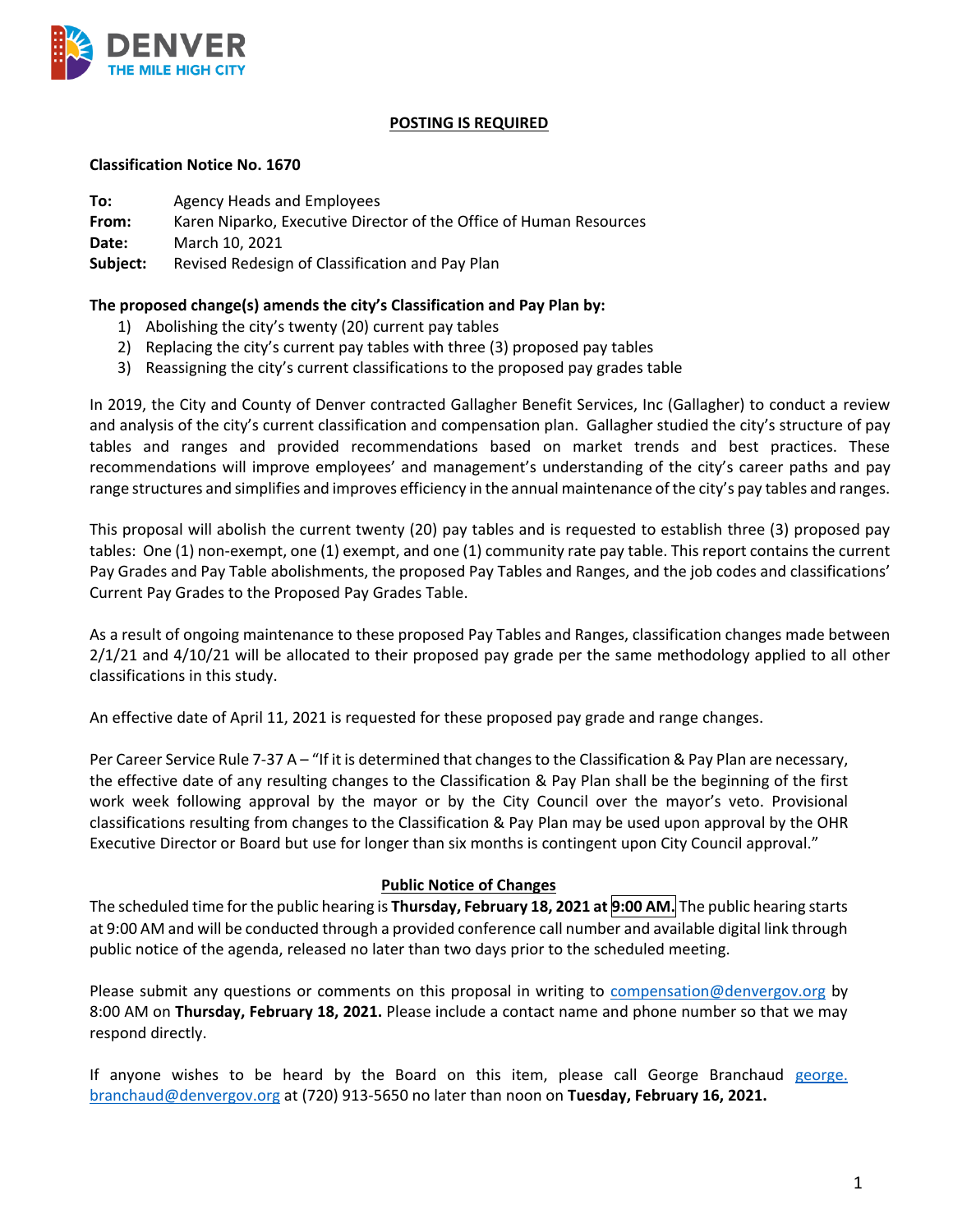

# **Pay Grades and Pay Tables Abolishments**

| <b>Pay Grades</b> | <b>Pay Tables</b>                                             |
|-------------------|---------------------------------------------------------------|
| A-403 to A-625    | A-General Administrative Salary Structure                     |
| A-807 to A-829    | A-General Administrative Salary Structure                     |
| B-403             | B-Public Safety Cadet Salary Structure                        |
| C-606 to C-624    | <b>C-Clerical Salary Structure</b>                            |
| C-806 to C-814    | <b>C-Clerical Salary Structure</b>                            |
| E-609 to E-632    | E-Engineering & Science Salary Structure                      |
| E-808 to E829     | E-Engineering & Science Salary Structure                      |
| I-607 to I-629    | I-Information Technology Salary Structure                     |
| I-808 to I-825    | I-Information Technology Salary Structure                     |
| J-000 to J-625    | J-Maintenance & Operations Salary Structure                   |
| J-807 to J-819    | J-Maintenance & Operations Salary Structure                   |
| L-606 to L-626    | L-Legal Salary Structure                                      |
| L-807 to L-829    | L-Legal Salary Structure                                      |
| N-608 to N-624    | N-Enforcement/Compliance/Protective Services Salary Structure |
| N-808 to N-819    | N-Enforcement/Compliance/Protective Services Salary Structure |
| O-605 to O-630    | O-Healthcare Salary Structure                                 |
| O-806 to O-840    | O-Healthcare Salary Structure                                 |
| V-607 to V-624    | V-Fiscal Salary Structure                                     |
| V-807 to V-829    | V-Fiscal Salary Structure                                     |
| Z-117 to Z-125    | Z-Community Rate Salary Structure                             |

## **Proposed Pay Tables and Ranges Non-Exempt Pay Table**

| Pay Grade    | <b>Minimum</b> | 2 <sup>nd</sup> Segment | <b>Midpoint</b> | 4 <sup>th</sup> Segment | <b>Maximum</b> |
|--------------|----------------|-------------------------|-----------------|-------------------------|----------------|
| <b>NE-05</b> | \$15.00        | \$16.88                 | \$18.75         | \$20.63                 | \$22.50        |
| <b>NE-06</b> | \$15.90        | \$17.89                 | \$19.88         | \$21.86                 | \$23.85        |
| <b>NE-07</b> | \$16.85        | \$18.96                 | \$21.07         | \$23.17                 | \$25.28        |
| <b>NE-08</b> | \$17.87        | \$20.10                 | \$22.33         | \$24.56                 | \$26.80        |
| <b>NE-09</b> | \$18.94        | \$21.30                 | \$23.67         | \$26.04                 | \$28.41        |
| <b>NE-10</b> | \$20.07        | \$22.58                 | \$25.09         | \$27.60                 | \$30.11        |
| <b>NE-11</b> | \$21.28        | \$23.94                 | \$26.60         | \$29.26                 | \$31.92        |
| <b>NE-12</b> | \$22.55        | \$25.37                 | \$28.19         | \$31.01                 | \$33.83        |
| <b>NE-13</b> | \$23.91        | \$26.90                 | \$29.88         | \$32.87                 | \$35.86        |
| <b>NE-14</b> | \$24.85        | \$28.26                 | \$31.68         | \$35.09                 | \$38.51        |
| <b>NE-15</b> | \$26.34        | \$29.96                 | \$33.58         | \$37.20                 | \$40.82        |
| <b>NE-16</b> | \$27.92        | \$31.75                 | \$35.59         | \$39.43                 | \$43.27        |
| <b>NE-17</b> | \$29.59        | \$33.66                 | \$37.73         | \$41.80                 | \$45.87        |
| <b>NE-18</b> | \$31.37        | \$35.68                 | \$39.99         | \$44.31                 | \$48.62        |
| <b>NE-19</b> | \$33.25        | \$37.82                 | \$42.39         | \$46.96                 | \$51.54        |
| <b>NE-20</b> | \$35.24        | \$40.09                 | \$44.94         | \$49.78                 | \$54.63        |
| <b>NE-21</b> | \$37.36        | \$42.49                 | \$47.63         | \$52.77                 | \$57.91        |
| <b>NE-22</b> | \$39.60        | \$45.04                 | \$50.49         | \$55.93                 | \$61.38        |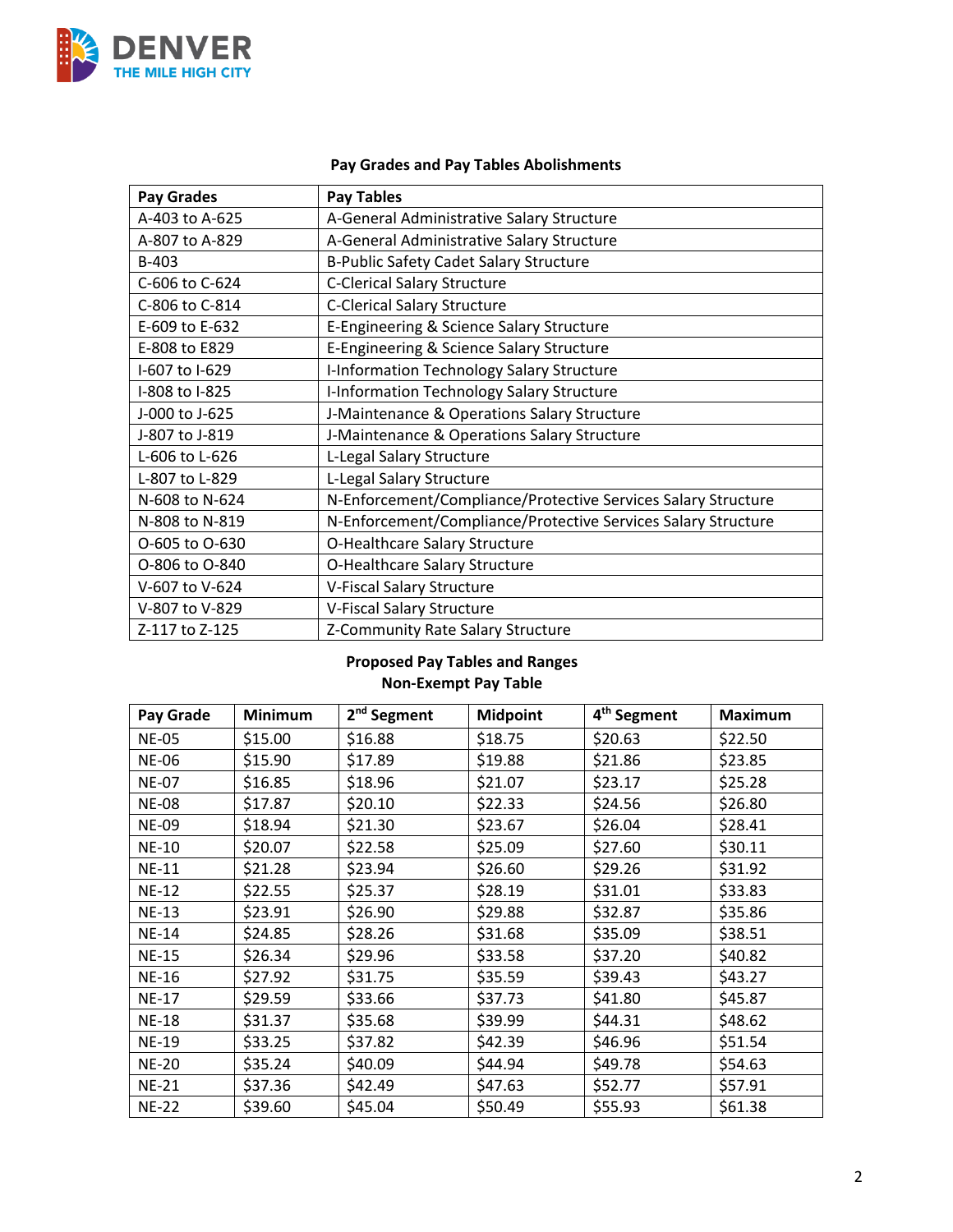

| <b>Exempt Pay Table</b> |                |                         |                 |                         |                |
|-------------------------|----------------|-------------------------|-----------------|-------------------------|----------------|
| Pay Grade               | <b>Minimum</b> | 2 <sup>nd</sup> Segment | <b>Midpoint</b> | 4 <sup>th</sup> Segment | <b>Maximum</b> |
| EX-05                   | \$45,030       | \$52,348                | \$59,665        | \$66,983                | \$74,300       |
| EX-06                   | \$48,633       | \$56,536                | \$64,438        | \$72,341                | \$80,244       |
| EX-07                   | \$52,523       | \$61,058                | \$69,593        | \$78,129                | \$86,664       |
| EX-08                   | \$56,725       | \$65,943                | \$75,161        | \$84,379                | \$93,597       |
| EX-09                   | \$61,263       | \$71,219                | \$81,174        | \$91,129                | \$101,084      |
| EX-10                   | \$66,164       | \$76,916                | \$87,668        | \$98,419                | \$109,171      |
| EX-11                   | \$71,457       | \$83,069                | \$94,681        | \$106,293               | \$117,905      |
| EX-12                   | \$77,174       | \$89,715                | \$102,256       | \$114,796               | \$127,337      |
| $EX-13$                 | \$83,348       | \$96,892                | \$110,436       | \$123,980               | \$137,524      |
| EX-14                   | \$90,016       | \$104,643               | \$119,271       | \$133,899               | \$148,526      |
| EX-15                   | \$97,217       | \$113,015               | \$128,813       | \$144,610               | \$160,408      |
| $EX-16$                 | \$103,050      | \$121,084               | \$139,118       | \$157,151               | \$175,185      |
| EX-17                   | \$111,294      | \$130,771               | \$150,247       | \$169,724               | \$189,200      |
| EX-18                   | \$120,198      | \$141,232               | \$162,267       | \$183,301               | \$204,336      |
| EX-19                   | \$129,813      | \$152,531               | \$175,248       | \$197,966               | \$220,683      |
| EX-20                   | \$140,199      | \$164,733               | \$189,268       | \$213,803               | \$238,338      |
| EX-21                   | \$151,414      | \$177,912               | \$204,410       | \$230,907               | \$257,405      |
| EX-22                   | \$163,528      | \$192,145               | \$220,762       | \$249,380               | \$277,997      |
| EX-23                   | \$176,610      | \$207,517               | \$238,423       | \$269,330               | \$300,237      |
| EX-24                   | \$190,739      | \$224,118               | \$257,497       | \$290,876               | \$324,256      |
| EX-25                   | \$205,998      | \$242,047               | \$278,097       | \$314,146               | \$350,196      |
| EX-26                   | \$222,477      | \$261,411               | \$300,345       | \$339,278               | \$378,212      |

# **Community Rate Pay Table**

| Pay Grade     | <b>Minimum</b> | 2 <sup>nd</sup> Segment | <b>Midpoint</b> | 4 <sup>th</sup> Segment | <b>Maximum</b> |
|---------------|----------------|-------------------------|-----------------|-------------------------|----------------|
| <b>CR-FLR</b> | \$15.00        | \$15.00                 | \$15.00         | \$15.00                 | \$15.00        |
| <b>CR-05</b>  | \$15.00        | \$16.40                 | \$17.81         | \$19.22                 | \$20.62        |
| <b>CR-06</b>  | \$15.75        | \$17.22                 | \$18.70         | \$20.18                 | \$21.65        |
| <b>CR-07</b>  | \$16.54        | \$18.09                 | \$19.64         | \$21.19                 | \$22.74        |
| <b>CR-08</b>  | \$17.36        | \$18.99                 | \$20.62         | \$22.24                 | \$23.87        |
| <b>CR-09</b>  | \$18.23        | \$19.94                 | \$21.65         | \$23.36                 | \$25.07        |
| CR-10         | \$19.14        | \$20.94                 | \$22.73         | \$24.53                 | \$26.32        |
| $CR-11$       | \$20.10        | \$21.98                 | \$23.87         | \$25.75                 | \$27.64        |
| $CR-12$       | \$21.10        | \$23.08                 | \$25.06         | \$27.04                 | \$29.02        |
| $CR-13$       | \$22.16        | \$24.24                 | \$26.31         | \$28.39                 | \$30.47        |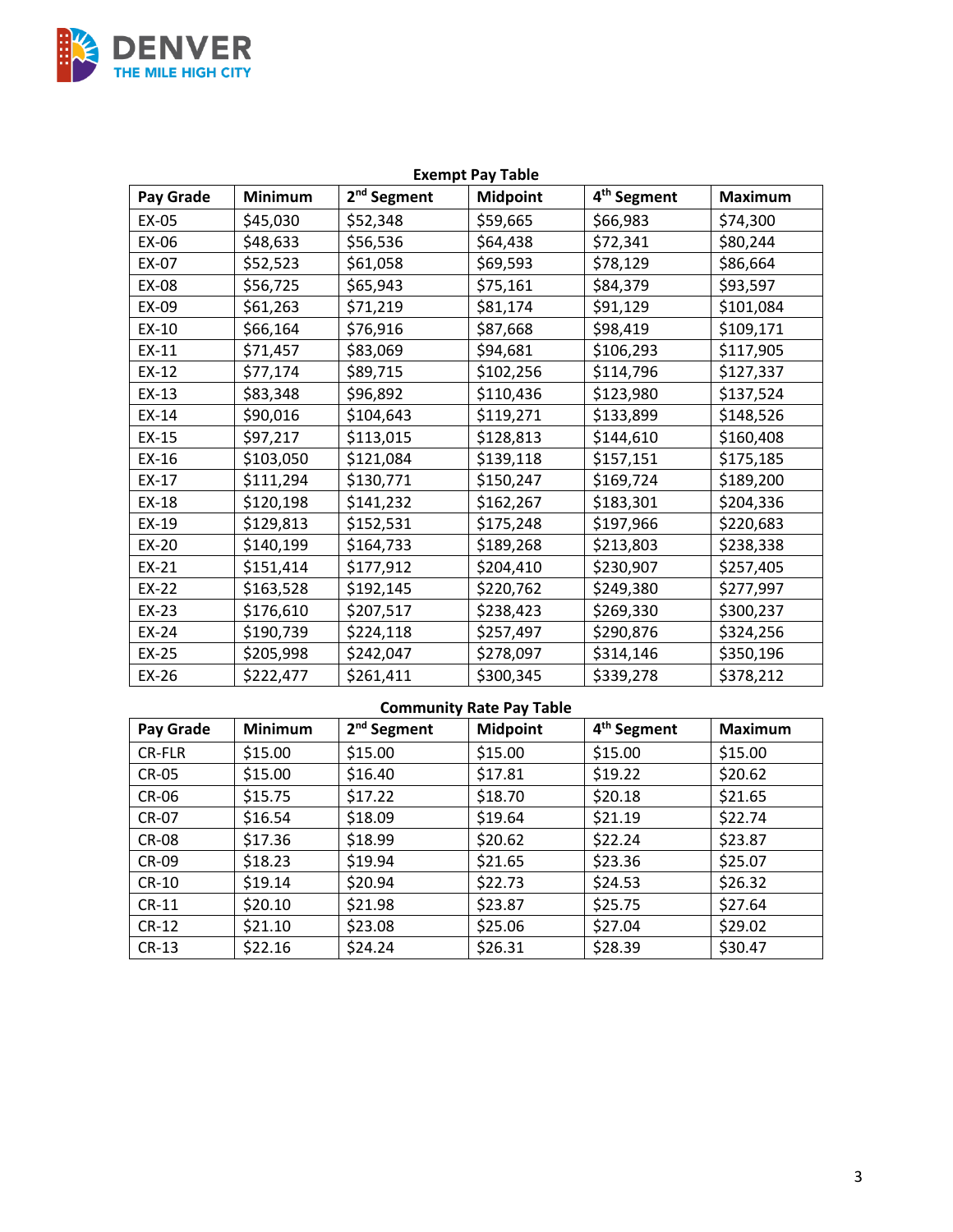

| Job           |                                             | <b>Current</b> | Proposed     |
|---------------|---------------------------------------------|----------------|--------------|
| Code          | <b>Job Title</b>                            | Pay Grade      | Pay Grade    |
| CC2468        | 311 Customer Service Agent I                | $C-613$        | <b>NE-09</b> |
| CC3051        | 311 Customer Service Agent II               | $C-614$        | <b>NE-10</b> |
| CC2547        | 311 Customer Service Agent Lead             | $C-615$        | <b>NE-11</b> |
| CC2469        | 311 Customer Service Specialist             | $C-615$        | <b>NE-11</b> |
| CN3061        | 911 Dispatch Support Specialist             | $N-618$        | <b>NE-12</b> |
| CN3039        | 911 Emergency Communication Supervisor      | N-811          | EX-09        |
| CN2517        | 911 Emergency Communication Technician      | $N-616$        | <b>NE-10</b> |
| CN2548        | 911 Emergency Communication Technician Lead | $N-617$        | <b>NE-11</b> |
| CN2574        | 911 Police Dispatcher                       | $N-620$        | <b>NE-13</b> |
| CN2576        | 911 Police Dispatcher Lead                  | $N-621$        | <b>NE-14</b> |
| CI2869        | 911 Systems Administrator                   | $I-627$        | <b>NE-19</b> |
| CV2461        | <b>Accountant Associate</b>                 | $V-809$        | EX-08        |
| CV2021        | <b>Accountant Senior</b>                    | $V-811$        | EX-09        |
| LV2022        | <b>Accountant Senior</b>                    | $V-811$        | EX-09        |
| CV2368        | <b>Accountant Senior Hourly</b>             | $V-811$        | EX-09        |
| CV2050        | <b>Accountant Staff</b>                     | $V-806$        | EX-05        |
| CV2909        | <b>Accounting Specialist</b>                | $V-813$        | EX-11        |
| CV1796        | <b>Accounting Supervisor</b>                | $V-813$        | EX-11        |
| CV2358        | <b>Accounting Technician I</b>              | $V-612$        | <b>NE-08</b> |
| LV2382        | <b>Accounting Technician I</b>              | $V-612$        | <b>NE-08</b> |
| CV2359        | <b>Accounting Technician II</b>             | $V-614$        | <b>NE-09</b> |
| RG2109        | <b>Activities Leader Certified</b>          | $Z-123$        | $CR-11$      |
| RG2110        | <b>Activities Leader Non-Certified</b>      | $Z-118$        | <b>CR-05</b> |
| CO2654        | <b>Addictions Counselor II</b>              | $O-612$        | <b>NE-09</b> |
| CO2665        | <b>Addictions Counselor III</b>             | $O-614$        | <b>NE-11</b> |
| CO2673        | <b>Addictions Counselor Lead</b>            | $0 - 617$      | <b>NE-13</b> |
| CL3217        | Administrative Investigator                 | $L-624$        | <b>NE-17</b> |
| MA0037        | Administrative Officer                      | A-814          | EX-12        |
| <b>BC1518</b> | Administrative Support Assistant I          | $C-607$        | <b>NE-05</b> |
| CC1480        | Administrative Support Assistant I          | $C-607$        | <b>NE-05</b> |
| LC1482        | Administrative Support Assistant I          | $C-607$        | <b>NE-05</b> |
| VC1521        | Administrative Support Assistant I          | $C-607$        | <b>NE-05</b> |
| BC1492        | Administrative Support Assistant II         | $C-609$        | <b>NE-06</b> |
| CC1484        | Administrative Support Assistant II         | $C-609$        | <b>NE-06</b> |
| LC1485        | Administrative Support Assistant II         | $C-609$        | <b>NE-06</b> |
| VC1491        | Administrative Support Assistant II         | $C-609$        | <b>NE-06</b> |
| YC1489        | Administrative Support Assistant II         | $C-609$        | <b>NE-06</b> |
| AC1499        | Administrative Support Assistant III        | $C-611$        | <b>NE-07</b> |
| CC1494        | Administrative Support Assistant III        | $C-611$        | <b>NE-07</b> |
| FC2942        | Administrative Support Assistant III        | $C-611$        | <b>NE-07</b> |
| LC1497        | Administrative Support Assistant III        | $C-611$        | <b>NE-07</b> |

### **Current Pay Grade to Proposed Pay Grade Table**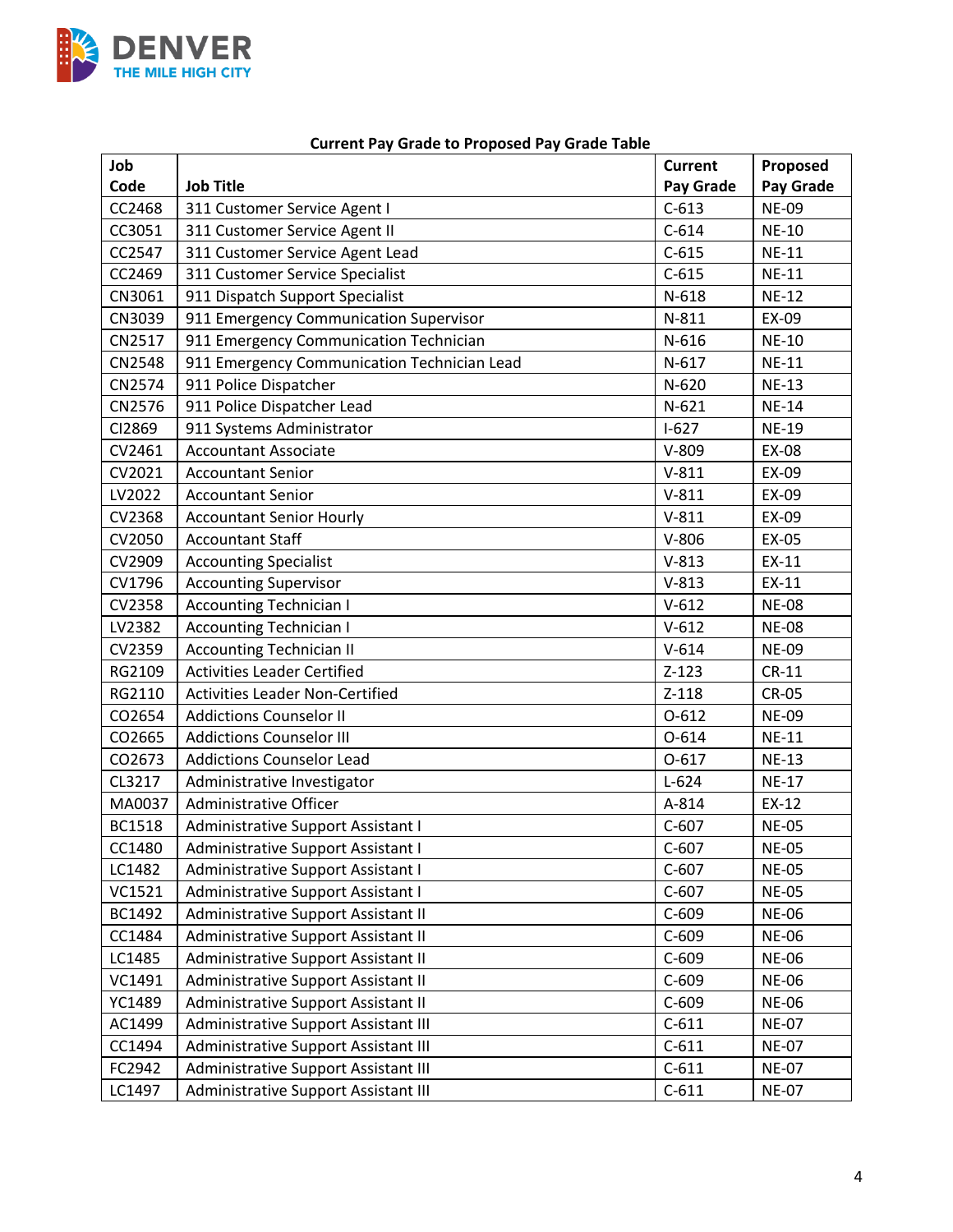

| Job           |                                            | <b>Current</b> | Proposed     |
|---------------|--------------------------------------------|----------------|--------------|
| Code          | <b>Job Title</b>                           | Pay Grade      | Pay Grade    |
| VC1501        | Administrative Support Assistant III       | $C-611$        | <b>NE-07</b> |
| YC1500        | Administrative Support Assistant III       | $C-611$        | <b>NE-07</b> |
| <b>BC1525</b> | Administrative Support Assistant IV        | $C-614$        | <b>NE-10</b> |
| CC1503        | Administrative Support Assistant IV        | $C-614$        | <b>NE-10</b> |
| FC3206        | Administrative Support Assistant IV        | $C-614$        | <b>NE-10</b> |
| LC1504        | Administrative Support Assistant IV        | $C-614$        | <b>NE-10</b> |
| VC1526        | Administrative Support Assistant IV        | $C-614$        | <b>NE-10</b> |
| YC1527        | Administrative Support Assistant IV        | $C-614$        | <b>NE-10</b> |
| <b>BC1535</b> | Administrative Support Assistant V         | $C-615$        | <b>NE-11</b> |
| CC1507        | Administrative Support Assistant V         | $C-615$        | <b>NE-11</b> |
| LC1540        | Administrative Support Assistant V         | $C-615$        | <b>NE-11</b> |
| VC1536        | Administrative Support Assistant V         | $C-615$        | <b>NE-11</b> |
| YC1537        | Administrative Support Assistant V         | $C-615$        | <b>NE-11</b> |
| AC1543        | Administrative Support Supervisor I        | $C-618$        | <b>NE-13</b> |
| <b>BC1544</b> | <b>Administrative Support Supervisor I</b> | $C-618$        | <b>NE-13</b> |
| CC1508        | Administrative Support Supervisor I        | $C-618$        | <b>NE-13</b> |
| LC1510        | <b>Administrative Support Supervisor I</b> | $C-618$        | <b>NE-13</b> |
| VC1512        | Administrative Support Supervisor I        | $C-618$        | <b>NE-13</b> |
| YC1545        | Administrative Support Supervisor I        | $C-618$        | <b>NE-13</b> |
| AC1547        | Administrative Support Supervisor II       | $C-808$        | EX-07        |
| <b>BC1548</b> | Administrative Support Supervisor II       | $C-808$        | EX-07        |
| CC1513        | Administrative Support Supervisor II       | $C-808$        | EX-07        |
| LC1553        | Administrative Support Supervisor II       | $C-808$        | EX-07        |
| YC1550        | Administrative Support Supervisor II       | $C-808$        | EX-07        |
| CA2307        | Administrator I                            | A-810          | EX-09        |
| FA3052        | Administrator I                            | A-810          | EX-09        |
| LA2331        | Administrator I                            | A-810          | EX-09        |
| YA2828        | Administrator I                            | A-810          | EX-09        |
| CA2413        | <b>Administrator I Hourly</b>              | A-810          | EX-09        |
| FA3227        | <b>Administrator I Hourly</b>              | A-810          | EX-09        |
| <b>BA2929</b> | Administrator II                           | A-813          | $EX-12$      |
| CA2308        | Administrator II                           | A-813          | EX-12        |
| LA2975        | Administrator II                           | A-813          | $EX-12$      |
| MA2974        | Administrator II                           | A-813          | EX-12        |
| YA3153        | Administrator II                           | A-813          | EX-12        |
| CA2922        | Administrator II Hourly                    | A-813          | EX-12        |
| AA2330        | Administrator III                          | A-815          | EX-13        |
| CA2309        | Administrator III                          | A-815          | $EX-13$      |
| FA3225        | Administrator III                          | A-815          | $EX-13$      |
| LA2934        | Administrator III                          | A-815          | $EX-13$      |
| MA2979        | Administrator III                          | A-815          | $EX-13$      |
| OA3261        | Administrator III                          | A-815          | $EX-13$      |
| CA0654        | <b>Agency Trainer</b>                      | A-809          | EX-08        |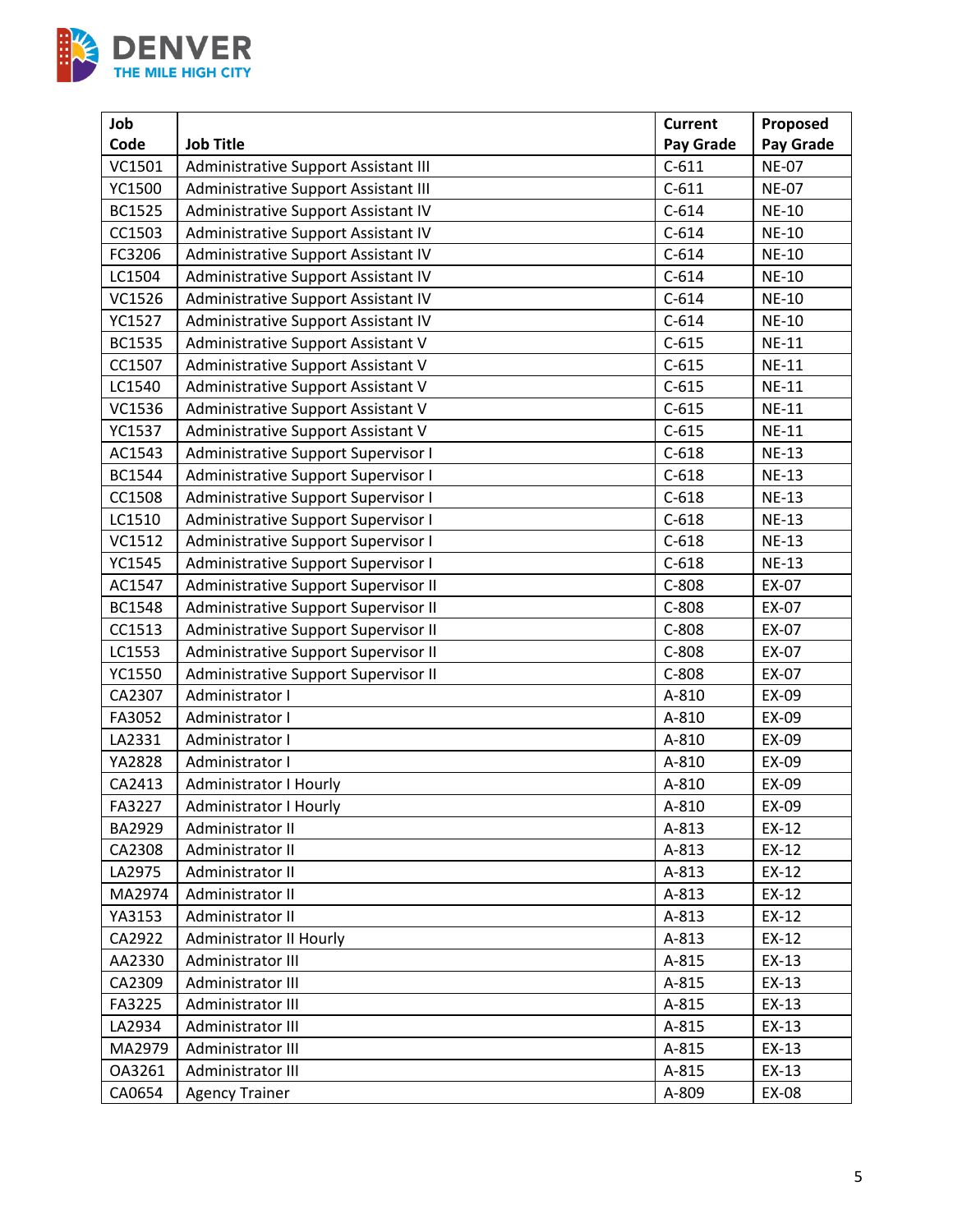

| Job    |                                                    | <b>Current</b> | Proposed     |
|--------|----------------------------------------------------|----------------|--------------|
| Code   | <b>Job Title</b>                                   | Pay Grade      | Pay Grade    |
| LA2458 | <b>Agency Trainer</b>                              | A-809          | EX-08        |
| CA2958 | <b>Agency Trainer Hourly</b>                       | A-809          | EX-08        |
| LA2626 | <b>Agency Trainer Hourly</b>                       | A-809          | EX-08        |
| CA2243 | <b>Agency Training Supervisor</b>                  | A-811          | EX-10        |
| CA2632 | Air Service Development Manager                    | A-817          | EX-15        |
| CA3137 | Airport Commercial Administrator                   | A-813          | EX-12        |
| CA3138 | Airport Commercial Administrator Senior            | A-815          | EX-13        |
| CA3150 | <b>Airport Commercial Director</b>                 | A-818          | EX-16        |
| CA3136 | Airport Commercial Manager                         | A-815          | EX-13        |
| CA2928 | <b>Airport Communications Center Specialist</b>    | A-619          | <b>NE-14</b> |
| CA2487 | <b>Airport Communications Center Supervisor</b>    | A-810          | EX-09        |
| CA2810 | Airport Emergency Dispatcher                       | A-618          | <b>NE-13</b> |
| CA3202 | <b>Airport Emergency Operations Specialist</b>     | A-812          | EX-11        |
| CA2805 | Airport Operations Officer Airfield and Ramp Tower | A-624          | <b>NE-17</b> |
| CA2486 | <b>Airport Operations Representative</b>           | A-618          | <b>NE-13</b> |
| CA2806 | <b>Airport Operations Supervisor</b>               | A-812          | EX-11        |
| CE3120 | Airport Planner Associate                          | E-813          | EX-10        |
| CE3122 | Airport Planner Principal                          | E-817          | EX-14        |
| CE3121 | <b>Airport Planner Senior</b>                      | E-815          | EX-12        |
| CE3119 | Airport Planner Staff                              | E-811          | EX-08        |
| CE2779 | <b>Airport Planning Director</b>                   | E-821          | EX-17        |
| CE3123 | <b>Airport Planning Manager</b>                    | E-819          | EX-15        |
| CA2757 | <b>Airside Operations Director</b>                 | A-818          | EX-16        |
| CA2820 | <b>Airside Operations Manager</b>                  | A-816          | EX-14        |
| CO3277 | Animal Care Attendant                              | $O-608$        | <b>NE-06</b> |
| CO2829 | Animal Care Supervisor                             | $O-613$        | <b>NE-10</b> |
| CC3203 | Animal Shelter Administrative Support Supervisor   | $C-806$        | EX-05        |
| CC3158 | <b>Animal Shelter Assistant</b>                    | $C-614$        | <b>NE-10</b> |
| CA3064 | Applications Support Administrator Associate       | A-809          | EX-08        |
| CA3065 | Applications Support Administrator Senior          | A-811          | EX-10        |
| CA3262 | Applications Support Administrator Specialist      | A-813          | EX-12        |
| CV2348 | <b>Appraisal Data Collector</b>                    | $V-611$        | <b>NE-07</b> |
| CA2474 | <b>Aquatics Coordinator</b>                        | $A-617$        | <b>NE-12</b> |
| CJ2612 | Arborist Technician I                              | $J-614$        | <b>NE-08</b> |
| CJ2596 | Arborist Technician II                             | $J-616$        | <b>NE-10</b> |
| CE0369 | <b>Architect Associate</b>                         | E-814          | EX-11        |
| CE0428 | <b>Architect Senior</b>                            | E-817          | EX-14        |
| CE0436 | <b>Architect Staff</b>                             | E-811          | EX-08        |
| CJ3102 | Asphalt Plant Mechanic                             | $J-618$        | <b>NE-11</b> |
| CJ1813 | <b>Asphalt Plant Operator</b>                      | $J-618$        | <b>NE-11</b> |
| CV3172 | Assessment GIS Supervisor                          | $V-811$        | EX-09        |
| CV3170 | Assessment GIS Technician I                        | $V-616$        | <b>NE-11</b> |
| CV3171 | Assessment GIS Technician II                       | $V-618$        | <b>NE-12</b> |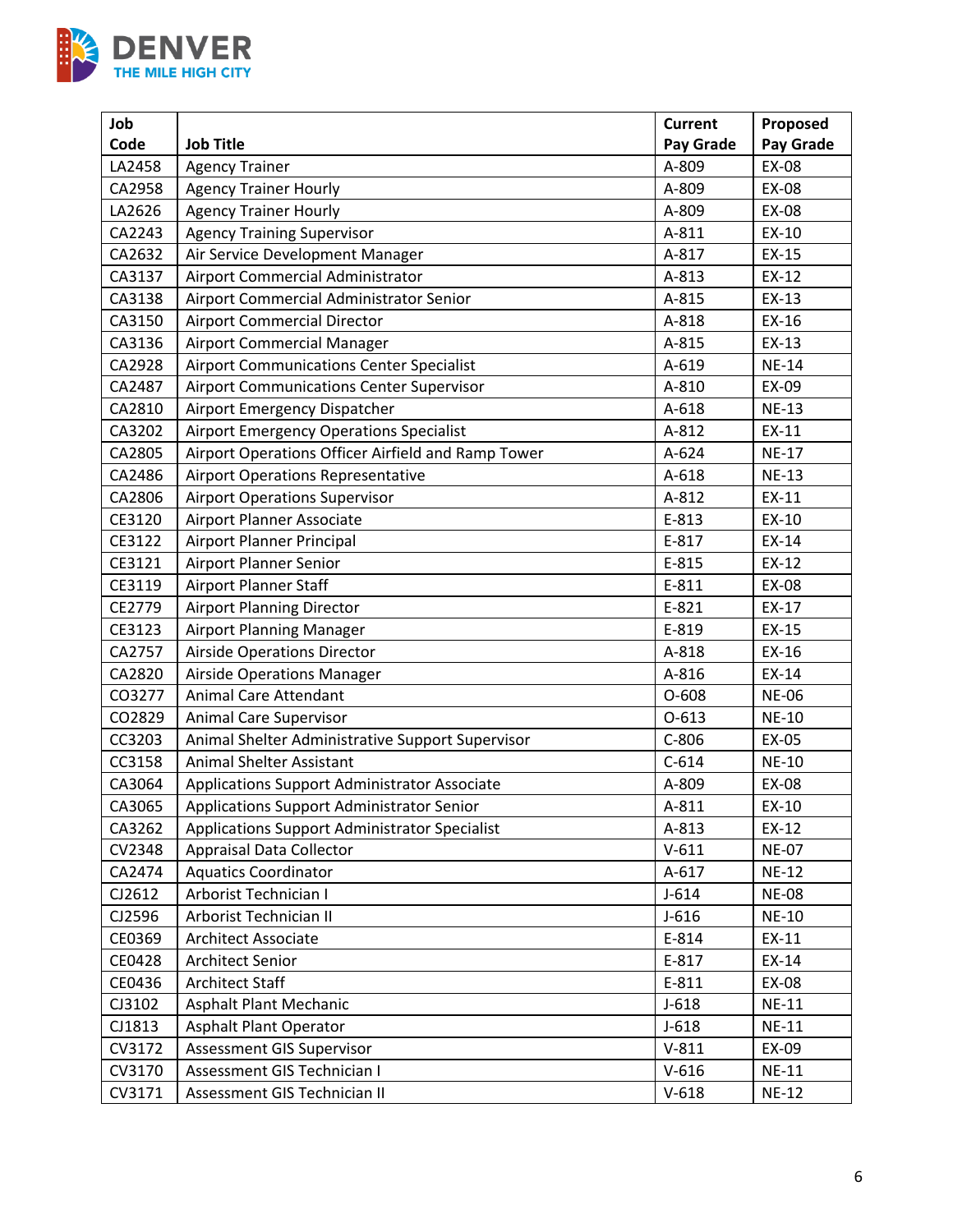

| Job    |                                                   | <b>Current</b> | Proposed     |
|--------|---------------------------------------------------|----------------|--------------|
| Code   | <b>Job Title</b>                                  | Pay Grade      | Pay Grade    |
| CL2398 | <b>Assessment Hearing Officer</b>                 | $L-821$        | EX-19        |
| CL2410 | <b>Assessment Hearing Officer Hourly</b>          | $L-821$        | EX-19        |
| CV3169 | <b>Assessment Information Supervisor</b>          | $V-811$        | EX-09        |
| CV3167 | <b>Assessment Information Technician I</b>        | $V-613$        | <b>NE-08</b> |
| CV3168 | Assessment Information Technician II              | $V-615$        | <b>NE-10</b> |
| CL0355 | <b>Assistant City Attorney Associate</b>          | $L-815$        | $EX-13$      |
| CL1742 | <b>Assistant City Attorney Division Director</b>  | $L-823$        | EX-20        |
| CL0356 | <b>Assistant City Attorney Entry</b>              | $L-813$        | $EX-12$      |
| CL0359 | <b>Assistant City Attorney Section Supervisor</b> | $L-822$        | EX-19        |
| CL0357 | <b>Assistant City Attorney Senior</b>             | $L-820$        | EX-18        |
| CL0358 | <b>Assistant City Attorney Specialist</b>         | $L-821$        | EX-19        |
| DL1454 | <b>Assistant District Attorney</b>                | $L-824$        | EX-21        |
| CJ2739 | <b>Assistant Superintendent Golf Course</b>       | $J-618$        | <b>NE-11</b> |
| MA0038 | Associate Administrator                           | A-810          | EX-09        |
| DL1175 | <b>Associate Deputy District Attorney</b>         | $L-815$        | EX-13        |
| CO2725 | <b>Associate Director Physician Services</b>      | $O-826$        | EX-24        |
| CL3228 | <b>Attorney Fellow</b>                            | $L-616$        | <b>NE-11</b> |
| CC2482 | <b>Aviation Customer Service Agent</b>            | $C-613$        | <b>NE-09</b> |
| CC3226 | Aviation Customer Service Agent Lead              | $C-614$        | <b>NE-10</b> |
| CC2483 | <b>Aviation Customer Service Manager</b>          | $C-809$        | EX-08        |
| CC2484 | <b>Aviation Customer Service Supervisor</b>       | $C-619$        | <b>NE-13</b> |
| CA0794 | <b>Aviation Director Senior</b>                   | A-819          | EX-17        |
| CJ2480 | <b>Aviation Electrical Superintendent</b>         | $J-813$        | EX-11        |
| CE2232 | <b>Aviation Noise Abatement Officer</b>           | E-812          | EX-09        |
| CE2233 | <b>Aviation Noise Abatement Supervisor</b>        | E-816          | EX-13        |
| CA2822 | <b>Aviation Operations Director</b>               | A-818          | EX-16        |
| CA2821 | <b>Aviation Operations Manager Section</b>        | A-816          | EX-14        |
| CJ2481 | <b>Aviation Painting Supervisor</b>               | J-809          | EX-07        |
| CE2950 | <b>Aviation Program Manager</b>                   | E-820          | EX-16        |
| CC2852 | <b>Aviation Security Agent</b>                    | $C-615$        | <b>NE-10</b> |
| CA2760 | <b>Aviation Security Director</b>                 | A-818          | EX-16        |
| CA2819 | <b>Aviation Security Manager</b>                  | A-816          | EX-14        |
| CA2449 | <b>Aviation Security Technician</b>               | A-616          | $NE-11$      |
| CJ2923 | <b>Aviation Snow Removal Operator</b>             | $J-617$        | <b>NE-11</b> |
| CA2490 | <b>Booking Coordinator</b>                        | $A-622$        | <b>NE-16</b> |
| LA2491 | <b>Booking Coordinator</b>                        | A-622          | <b>NE-16</b> |
| CA2492 | <b>Booking Specialist</b>                         | A-812          | EX-11        |
| CA0910 | <b>Branch Manager</b>                             | A-808          | EX-07        |
| CV1823 | <b>Budget Analyst Associate</b>                   | $V-810$        | EX-08        |
| CV2023 | <b>Budget Analyst Senior</b>                      | $V-812$        | EX-10        |
| LV2425 | <b>Budget Analyst Senior</b>                      | $V-812$        | EX-10        |
| CV2930 | <b>Budget Analyst Senior Hourly</b>               | $V-812$        | EX-10        |
| CV2910 | <b>Budget Analyst Specialist</b>                  | $V-814$        | EX-12        |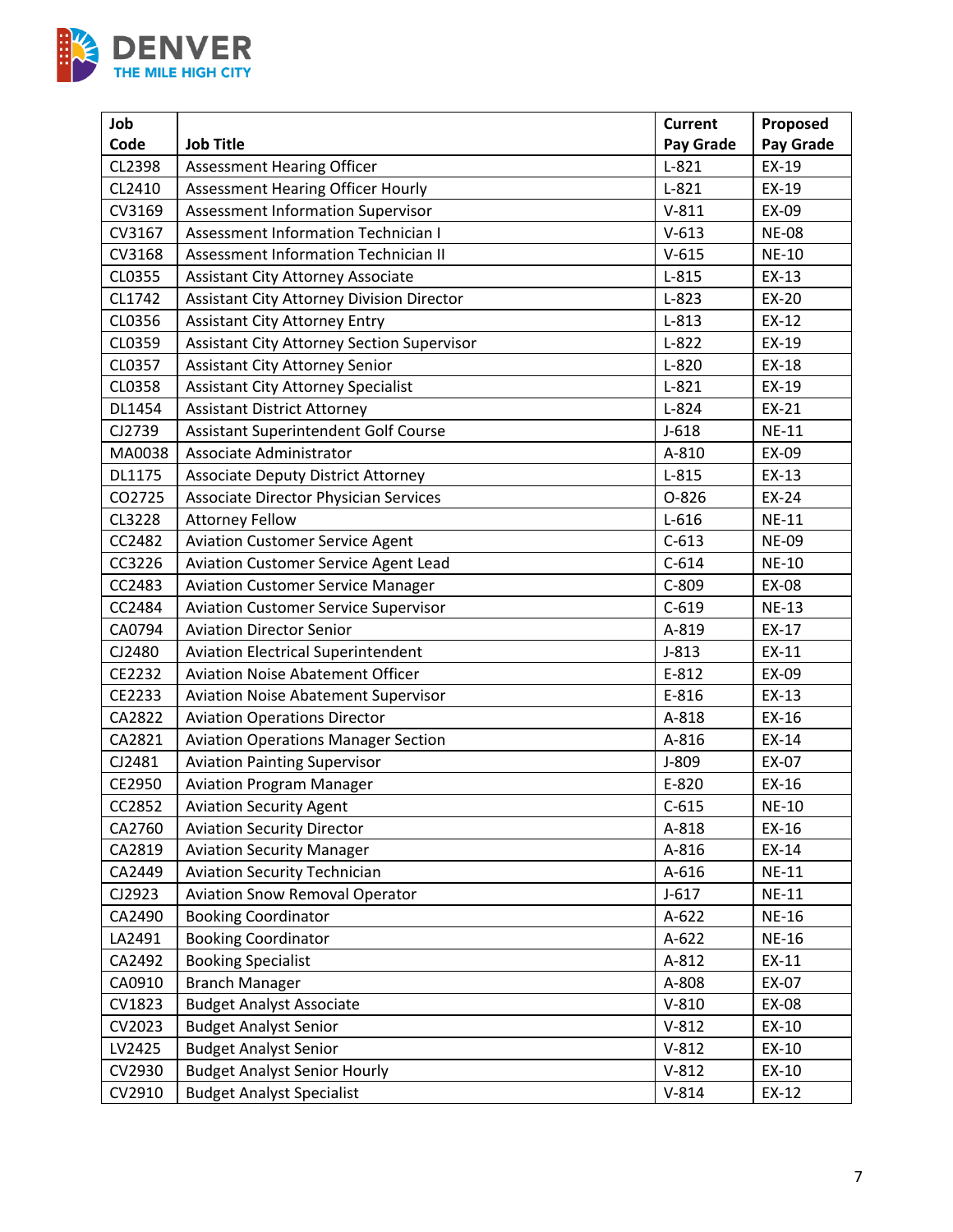

| Job    |                                                     | <b>Current</b> | Proposed     |
|--------|-----------------------------------------------------|----------------|--------------|
| Code   | <b>Job Title</b>                                    | Pay Grade      | Pay Grade    |
| CV2932 | <b>Budget Analyst Specialist Hourly</b>             | $V-814$        | EX-12        |
| CV2051 | <b>Budget Analyst Staff</b>                         | $V-620$        | <b>NE-14</b> |
| CV2911 | <b>Budget Analyst Supervisor</b>                    | $V-814$        | EX-12        |
| CJ2808 | <b>Building and Grounds Supervisor</b>              | $J - 617$      | <b>NE-11</b> |
| CJ2732 | <b>Building Engineer</b>                            | $J-620$        | <b>NE-13</b> |
| CJ2733 | <b>Building Engineer Lead</b>                       | $J-621$        | <b>NE-14</b> |
| CI3197 | <b>Building Information Modeler</b>                 | $I-812$        | EX-10        |
| CI3198 | <b>Building Information Modeling Analyst</b>        | $I-814$        | EX-12        |
| CI3199 | <b>Building Information Modeling Analyst Senior</b> | $I-816$        | EX-14        |
| CI3200 | <b>Building Information Modeling Manager</b>        | $I-818$        | EX-16        |
| CA2370 | <b>Business Development Associate I</b>             | A-614          | <b>NE-10</b> |
| CA2371 | <b>Business Development Associate II</b>            | A-618          | <b>NE-13</b> |
| CA2196 | <b>Business Development Representative I</b>        | A-808          | EX-07        |
| MA2285 | <b>Business Development Representative I</b>        | A-808          | EX-07        |
| CA2171 | <b>Business Development Representative II</b>       | A-810          | EX-09        |
| CA2372 | <b>Business Development Supervisor</b>              | A-808          | EX-07        |
| CN1848 | <b>Business License Inspector I</b>                 | $N-617$        | <b>NE-11</b> |
| CN3291 | <b>Business License Inspector II</b>                | $N-619$        | <b>NE-12</b> |
| CN3280 | <b>Business License Inspector Supervisor</b>        | N-810          | EX-08        |
| CA2379 | <b>Business Operations Administrator</b>            | A-808          | EX-07        |
| FA3095 | <b>Business Operations Administrator</b>            | A-808          | EX-07        |
| MA2959 | <b>Business Operations Administrator</b>            | A-808          | EX-07        |
| LA2627 | <b>Business Operations Administrator</b>            | A-808          | EX-07        |
| CA3104 | <b>Business Operations Administrator Hourly</b>     | A-808          | EX-07        |
| CA0670 | <b>Buyer Associate</b>                              | A-808          | EX-07        |
| LA1471 | <b>Buyer Associate</b>                              | A-808          | EX-07        |
| CA0979 | <b>Buyer Senior</b>                                 | A-810          | EX-09        |
| LA1311 | <b>Buyer Senior</b>                                 | A-810          | EX-09        |
| CA1004 | <b>Buyer Staff</b>                                  | A-804          | EX-05        |
| LA1472 | <b>Buyer Staff</b>                                  | A-804          | EX-05        |
| CA0722 | <b>Buyer Supervisor</b>                             | A-813          | EX-12        |
| OL3072 | <b>Career Service Hearing Officer</b>               | $L-821$        | EX-19        |
| CJ2493 | Carpenter                                           | $J-617$        | <b>NE-11</b> |
| CJ2494 | <b>Cement Finisher</b>                              | $J-617$        | <b>NE-11</b> |
| AV1850 | <b>Certified Public Accountant I</b>                | $V-617$        | <b>NE-11</b> |
| AV1851 | <b>Certified Public Accountant II</b>               | $V-809$        | EX-08        |
| AV1852 | <b>Certified Public Accountant III</b>              | $V-812$        | EX-10        |
| AV1853 | Certified Public Accountant IV                      | $V-814$        | EX-12        |
| CE0377 | Chemist                                             | E-814          | EX-11        |
| CJ2499 | <b>Chief Combination Inspector</b>                  | $J-812$        | EX-10        |
| DL1176 | Chief Deputy District Attorney                      | $L-822$        | EX-19        |
| MI2445 | <b>Chief Information Officer</b>                    | $I-824$        | EX-21        |
| CO2726 | Chief Medical Examiner and Coroner                  | 0-829          | EX-26        |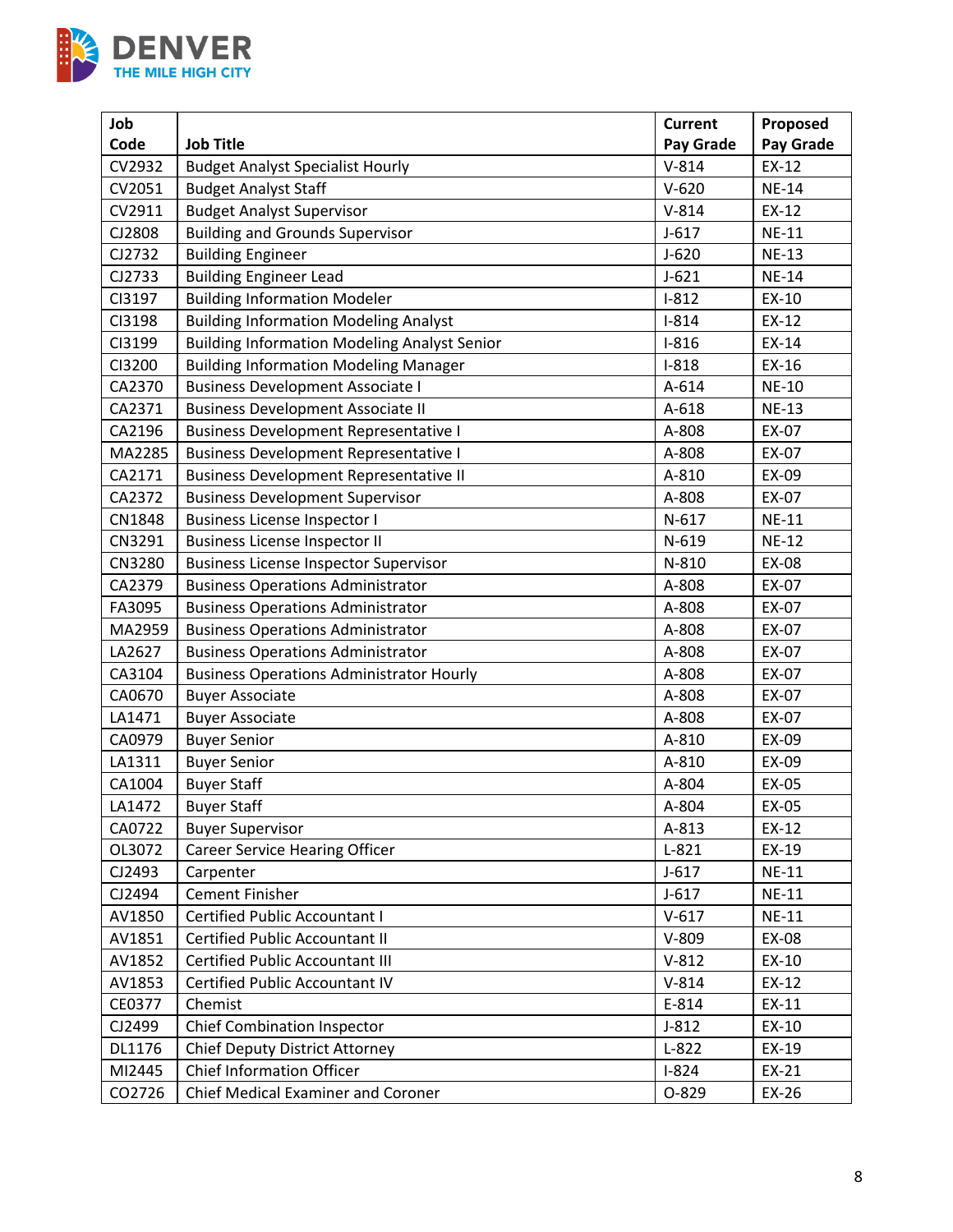

| Job    |                                        | <b>Current</b> | Proposed     |
|--------|----------------------------------------|----------------|--------------|
| Code   | <b>Job Title</b>                       | Pay Grade      | Pay Grade    |
| OL3260 | Chief Municipal Public Defender        | $L-824$        | EX-21        |
| CA3241 | <b>Chief Probation Officer</b>         | A-817          | EX-15        |
| CJ2706 | <b>Chief Trades Inspector</b>          | $J-810$        | EX-08        |
| CC2354 | <b>Child Support Assistant</b>         | $C-613$        | <b>NE-09</b> |
| CA2900 | Child Support Technician I             | A-614          | <b>NE-10</b> |
| CA2901 | Child Support Technician II            | A-615          | $NE-11$      |
| CA2954 | Child Support Technician Lead          | A-616          | <b>NE-12</b> |
| CA3239 | City Clerk Administrator               | A-810          | EX-09        |
| CV2125 | <b>City Controller</b>                 | $V-820$        | EX-18        |
| YA2245 | City Council Aide                      | A-807          | EX-06        |
| YA2964 | <b>City Council Aide Hourly</b>        | A-807          | EX-06        |
| YA2246 | <b>City Council Aide Senior</b>        | A-810          | EX-09        |
| YA2965 | <b>City Council Aide Senior Hourly</b> | A-810          | EX-09        |
| CE2786 | <b>City Engineer</b>                   | E-825          | EX-21        |
| CA0732 | <b>City Forester</b>                   | A-813          | EX-12        |
| CN1856 | City Inspector I                       | N-616          | <b>NE-10</b> |
| CN1825 | City Inspector II                      | $N-618$        | <b>NE-11</b> |
| CN2026 | City Inspector III                     | $N-620$        | <b>NE-13</b> |
| CN1855 | City Inspector Supervisor              | N-810          | <b>EX-08</b> |
| LA2774 | City Librarian                         | A-819          | EX-17        |
| CE0371 | <b>City Planner Associate</b>          | E-812          | EX-09        |
| CE2836 | <b>City Planner Associate Hourly</b>   | E-812          | EX-09        |
| CE2159 | <b>City Planner Principal</b>          | E-816          | EX-13        |
| CE3050 | <b>City Planner Principal Hourly</b>   | E-816          | EX-13        |
| CE0429 | <b>City Planner Senior</b>             | E-814          | EX-11        |
| CE2636 | <b>City Planner Senior Hourly</b>      | E-814          | EX-11        |
| CE3118 | <b>City Planner Staff</b>              | E-810          | EX-08        |
| CE1566 | <b>City Planner Supervisor</b>         | E-817          | EX-14        |
| CE3125 | <b>City Planning Director</b>          | E-821          | EX-17        |
| CE3124 | <b>City Planning Manager</b>           | E-819          | EX-15        |
| CE0381 | City Surveyor                          | E-819          | EX-15        |
| CL0368 | Civil-Criminal Investigator Senior     | $L-624$        | <b>NE-17</b> |
| CN3151 | Civilian Report Technician             | N-619          | <b>NE-12</b> |
| CA3285 | Claims Adjuster Associate              | A-807          | EX-06        |
| CA1047 | Claims Adjuster Senior                 | A-809          | EX-08        |
| CA2153 | <b>Claims Adjuster Staff</b>           | A-805          | EX-05        |
| CO2645 | Clinical Care Technician               | $O-605$        | <b>NE-05</b> |
| CO1598 | <b>Clinical Nurse Educator</b>         | 0-811          | EX-11        |
| CO0565 | Clinical Social Work Team Leader       | O-807          | EX-07        |
| LA1278 | <b>Collection Specialist</b>           | A-808          | EX-07        |
| CN1859 | <b>Collections Investigator</b>        | $N-618$        | <b>NE-11</b> |
| CJ2679 | <b>Combination Inspector I</b>         | $J-622$        | <b>NE-15</b> |
| CJ2682 | <b>Combination Inspector II</b>        | $J-624$        | <b>NE-16</b> |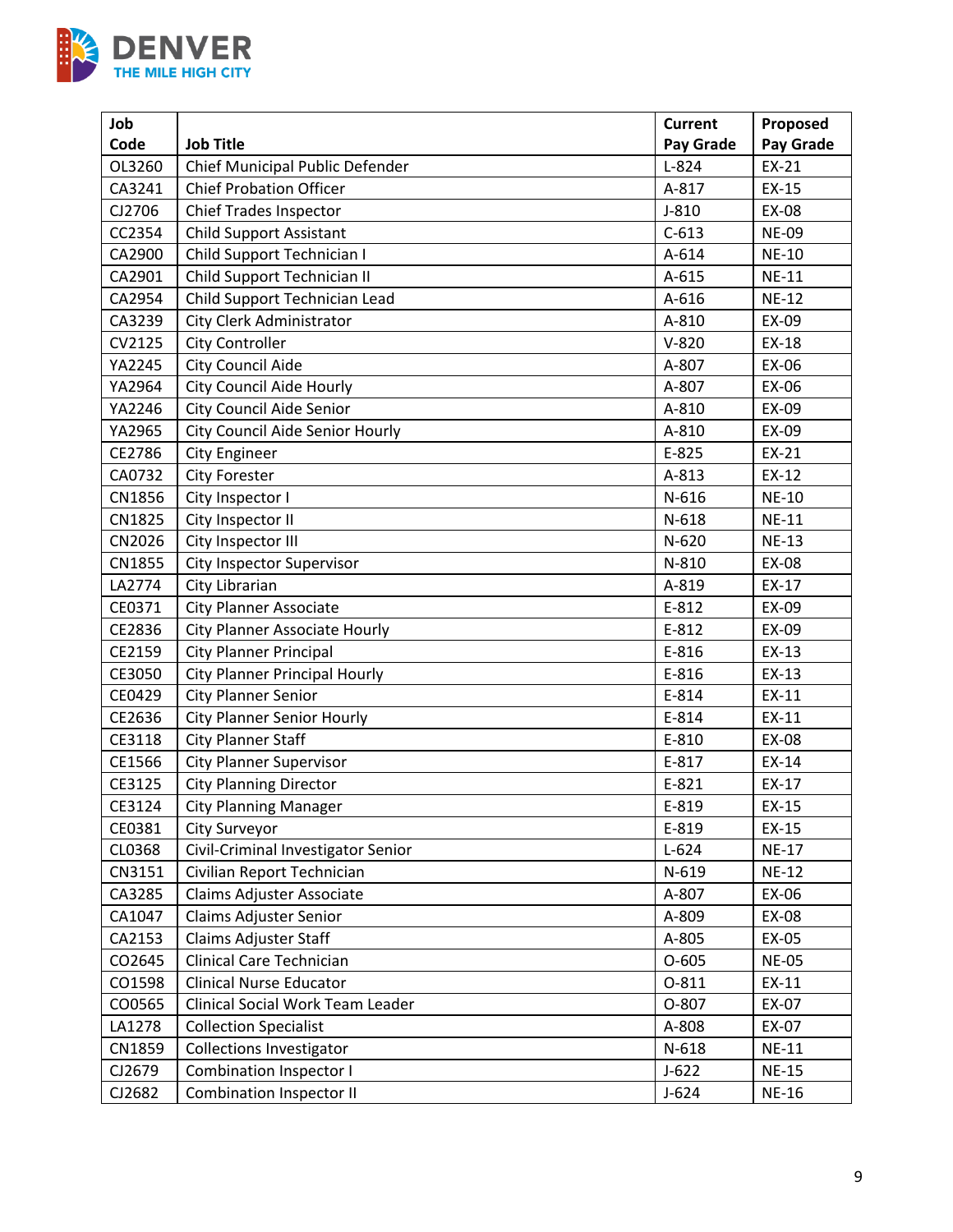

| Job    |                                                   | <b>Current</b> | Proposed     |
|--------|---------------------------------------------------|----------------|--------------|
| Code   | <b>Job Title</b>                                  | Pay Grade      | Pay Grade    |
| CA2199 | <b>Community Development Associate I</b>          | A-614          | <b>NE-10</b> |
| CA2197 | <b>Community Development Associate II</b>         | A-618          | <b>NE-13</b> |
| CA2151 | <b>Community Development Representative I</b>     | A-808          | EX-07        |
| CA2152 | Community Development Representative II           | A-810          | EX-09        |
| CA2855 | Community Development Representative II Hourly    | A-810          | EX-09        |
| FA2138 | Community Relations Ombudsman OIM                 | A-807          | EX-06        |
| CA3131 | <b>Compliance-Certification Officer Associate</b> | A-809          | EX-08        |
| CA3132 | <b>Compliance-Certification Officer Senior</b>    | A-811          | EX-10        |
| CA3130 | <b>Compliance-Certification Officer Staff</b>     | A-807          | EX-06        |
| CA3133 | <b>Compliance-Certification Supervisor</b>        | A-812          | EX-11        |
| CE0430 | <b>Computer Aided Drafting Technician</b>         | $E-620$        | <b>NE-12</b> |
| CJ2500 | <b>Construction and Maintenance Supervisor</b>    | $J-810$        | EX-08        |
| CJ2501 | <b>Construction Inspector</b>                     | $J-621$        | <b>NE-14</b> |
| CA2436 | <b>Contact Center Director</b>                    | A-815          | EX-13        |
| CA2433 | <b>Contact Center Operations Manager</b>          | A-811          | EX-10        |
| LA2503 | Content Developer                                 | A-809          | EX-08        |
| LA2504 | <b>Content Developer Hourly</b>                   | A-809          | EX-08        |
| CA3107 | Continuous Improvement Specialist II              | A-809          | EX-08        |
| CA3108 | Continuous Improvement Specialist III             | A-811          | EX-10        |
| CA3109 | Continuous Improvement Specialist IV              | A-813          | EX-12        |
| CA0750 | <b>Contract Administration Supervisor</b>         | A-812          | EX-11        |
| CA0751 | <b>Contract Administrator</b>                     | A-810          | EX-09        |
| CA2978 | <b>Contract Administrator Hourly</b>              | A-810          | EX-09        |
| CA0752 | <b>Contract Compliance Coordinator</b>            | A-620          | <b>NE-14</b> |
| CA0753 | <b>Contract Compliance Supervisor</b>             | A-810          | EX-09        |
| CA0754 | Contract Compliance Technician                    | A-616          | <b>NE-11</b> |
| CE3155 | Coroner's Investigator I                          | $E-624$        | <b>NE-16</b> |
| CE3156 | Coroner's Investigator II                         | $E-625$        | <b>NE-17</b> |
| CE3157 | Coroner's Investigator Lead                       | $E-626$        | <b>NE-18</b> |
| CE3164 | Coroner's Investigator Supervisor                 | E-813          | EX-10        |
| CJ2507 | <b>Correctional Institution Food Manager</b>      | $J-812$        | EX-10        |
| CA2322 | <b>Cost Estimator Analyst</b>                     | A-814          | $EX-12$      |
| CA2323 | Cost Estimator Analyst Senior                     | A-816          | EX-14        |
| YA2304 | Council Clerk                                     | A-808          | EX-07        |
| YA2389 | <b>Council Deputy Clerk</b>                       | A-807          | EX-06        |
| CN1866 | <b>County Court Marshal</b>                       | $N-621$        | <b>NE-14</b> |
| CN1867 | <b>County Court Marshal Supervisor</b>            | N-810          | EX-08        |
| CL1868 | <b>County Court Parking Magistrate</b>            | $L - 620$      | <b>NE-14</b> |
| CA0759 | <b>Court Division Supervisor</b>                  | A-810          | EX-09        |
| CA3214 | Court Executive                                   | A-820          | EX-18        |
| CA2508 | Court Interpreter                                 | A-619          | <b>NE-14</b> |
| CA2544 | Court Interpreter Administrator                   | A-808          | EX-07        |
| CJ1869 | Crew Lead                                         | $J-621$        | <b>NE-14</b> |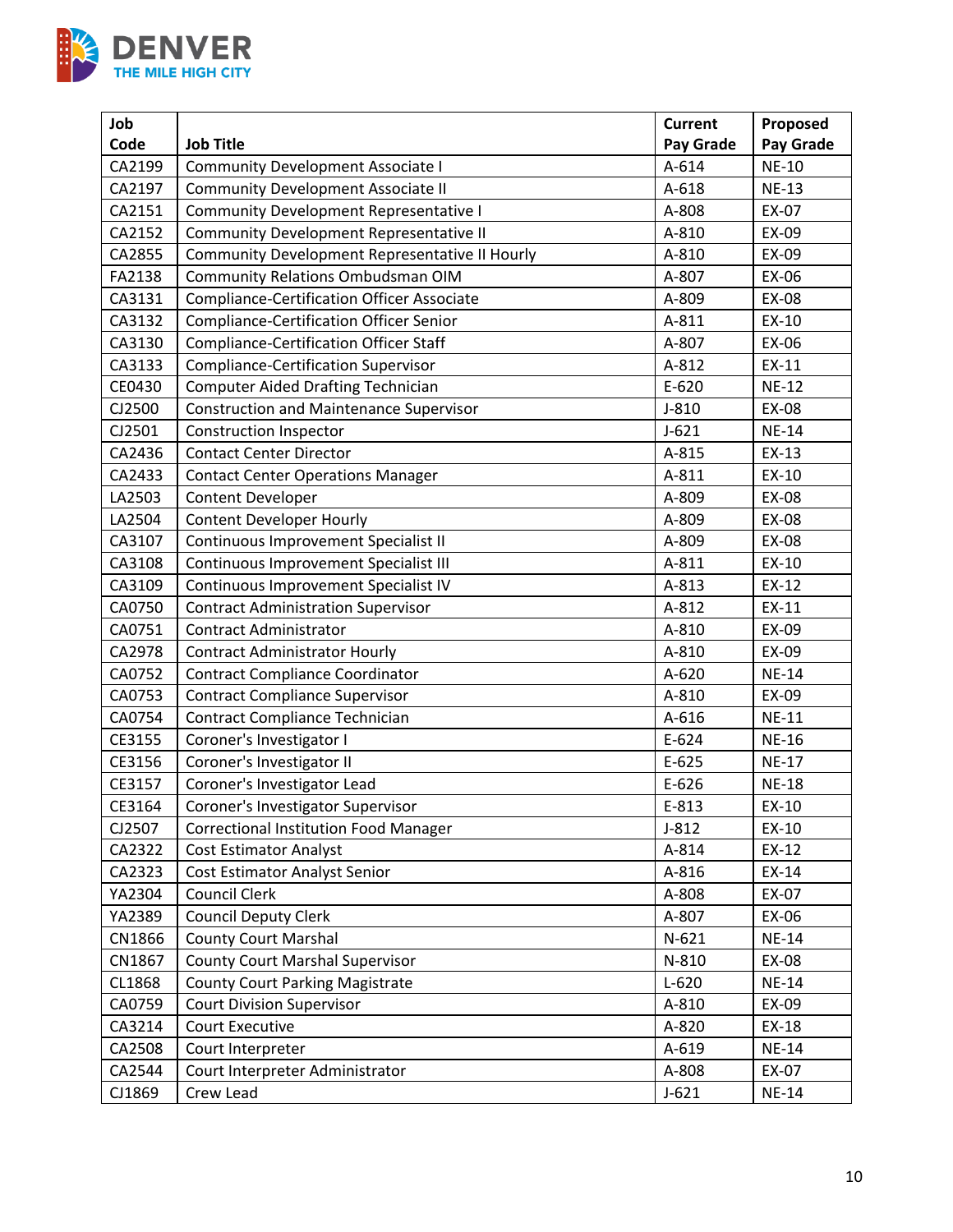

| Job    |                                             | <b>Current</b> | Proposed     |
|--------|---------------------------------------------|----------------|--------------|
| Code   | <b>Job Title</b>                            | Pay Grade      | Pay Grade    |
| CA3177 | Crime Data Analyst Associate                | A-809          | <b>EX-08</b> |
| CA3178 | Crime Data Analyst Senior                   | A-811          | EX-10        |
| CL3092 | Criminal Investigator Senior                | $L-626$        | <b>NE-18</b> |
| CC0254 | <b>Criminal Justice Transcriptionist</b>    | $C-614$        | <b>NE-10</b> |
| CE2825 | Criminalist I                               | $E-623$        | <b>NE-15</b> |
| CE2826 | Criminalist II                              | $E-626$        | <b>NE-17</b> |
| CE3184 | Criminalist III                             | E-628          | <b>NE-19</b> |
| CE2827 | <b>Criminalist Supervisor</b>               | E-630          | <b>NE-20</b> |
| CE3183 | Criminalist Technician                      | $E-621$        | <b>NE-13</b> |
| CJ1872 | <b>Custodial Services Supervisor</b>        | $J-614$        | <b>NE-08</b> |
| LJ1873 | <b>Custodial Services Supervisor</b>        | $J-614$        | <b>NE-08</b> |
| CJ1874 | <b>Custodial Supervisor</b>                 | $J-611$        | <b>NE-07</b> |
| LJ1875 | <b>Custodial Supervisor</b>                 | $J - 611$      | <b>NE-07</b> |
| CJ1877 | Custodian                                   | $J-608$        | <b>NE-05</b> |
| LJ1878 | Custodian                                   | $J-608$        | <b>NE-05</b> |
| CJ2977 | Custodian Lead                              | $J-609$        | <b>NE-06</b> |
| LJ1946 | Custodian Lead                              | $J - 609$      | <b>NE-06</b> |
| CO2642 | <b>Dental Assistant</b>                     | $O-605$        | <b>NE-05</b> |
| CO2717 | Dentist                                     | 0-817          | EX-16        |
| CA3242 | Deputy Chief Probation Officer              | A-814          | $EX-12$      |
| ML0030 | Deputy City Attorney                        | $L-824$        | EX-21        |
| CE3201 | Deputy City Surveyor                        | E-817          | EX-14        |
| CA3215 | <b>Deputy Court Executive</b>               | A-818          | EX-16        |
| CA0772 | Deputy Director Emergency Management        | A-811          | EX-10        |
| CA3069 | Deputy Director of Aviation                 | A-822          | EX-20        |
| CA2984 | Deputy Director Office of Human Resources   | A-821          | EX-19        |
| DL1178 | Deputy District Attorney                    | $L-813$        | EX-12        |
| GA2862 | Deputy Executive Director of Aviation       | A-824          | EX-21        |
| AA3238 | Deputy Manager                              | A-821          | EX-19        |
| CA2951 | Deputy Manager                              | A-821          | EX-19        |
| EA3207 | Deputy Manager                              | A-821          | EX-19        |
| MA2952 | Deputy Manager                              | A-821          | EX-19        |
| CA2775 | <b>Deputy Manager Aviation</b>              | A-821          | EX-19        |
| GA2868 | <b>Deputy Manager Aviation</b>              | A-821          | EX-19        |
| FL3267 | Deputy Monitor OIM                          | $L-813$        | EX-12        |
| CL2883 | Deputy Public Defender Associate            | $L-815$        | EX-13        |
| CL3218 | Deputy Public Defender Senior               | $L-820$        | EX-18        |
| CL2882 | Deputy Public Defender Staff                | $L-813$        | EX-12        |
| CL2968 | Deputy Public Defender Staff Hourly         | $L-813$        | EX-12        |
| CL3100 | Deputy Public Defender Supervisor           | $L-822$        | EX-19        |
| CE2160 | Development Project Administrator Associate | E-812          | EX-09        |
| CE2161 | Development Project Administrator Senior    | E-814          | EX-11        |
| CC2509 | <b>DHS Customer Service Agent</b>           | $C-613$        | <b>NE-09</b> |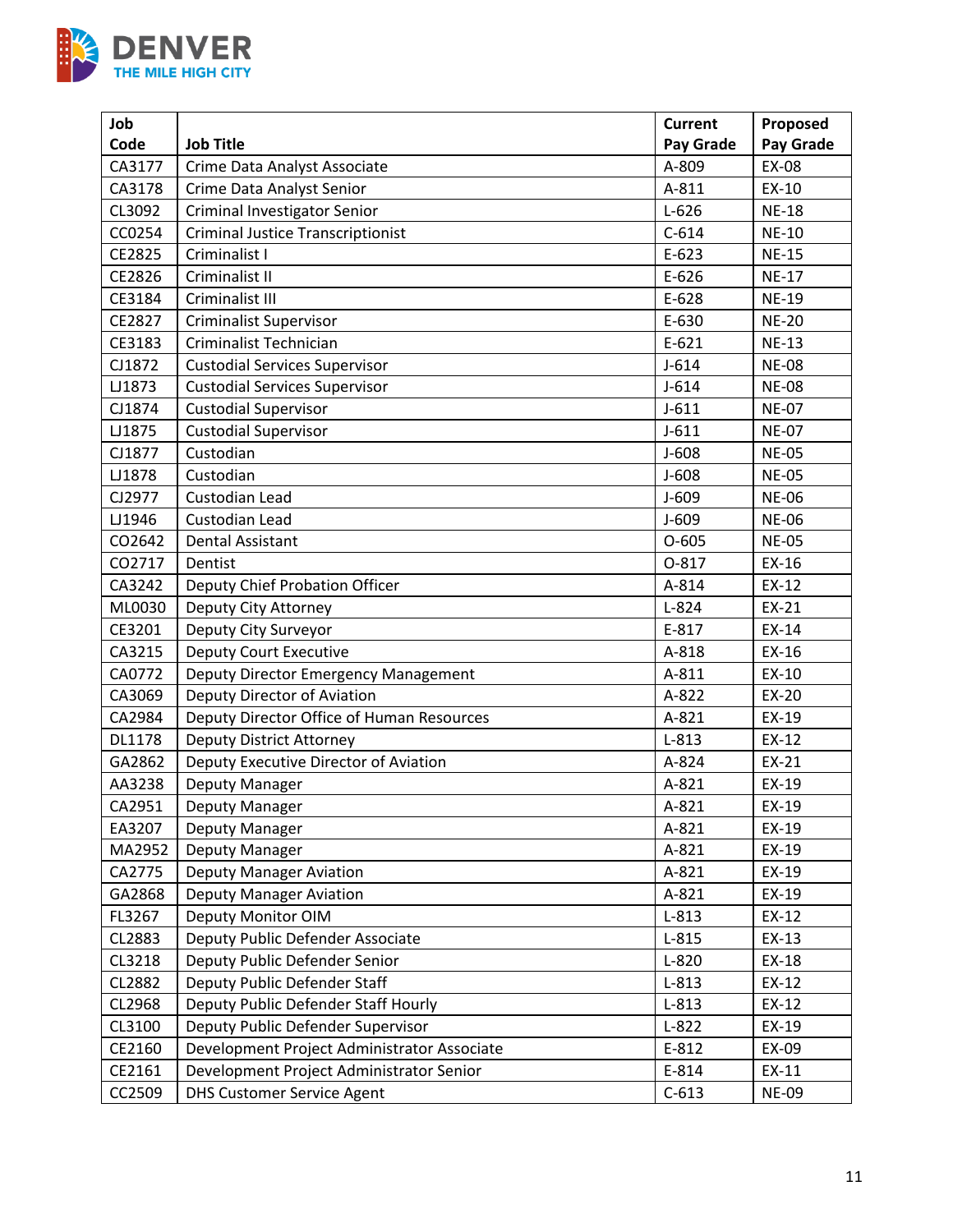

| Job    |                                                       | <b>Current</b>   | Proposed     |
|--------|-------------------------------------------------------|------------------|--------------|
| Code   | <b>Job Title</b>                                      | <b>Pay Grade</b> | Pay Grade    |
| CJ2734 | <b>DIA Stationary Engineer</b>                        | $J-621$          | <b>NE-14</b> |
| CO2707 | <b>Diagnostic Imaging Supervisor</b>                  | $O-810$          | EX-10        |
| CO2680 | <b>Diagnostic Imaging Technologist</b>                | $O-619$          | <b>NE-15</b> |
| CA2758 | Director                                              | A-816            | EX-14        |
| EA2759 | Director                                              | A-816            | EX-14        |
| LA2854 | Director                                              | A-816            | $EX-14$      |
| MA2772 | Director                                              | A-816            | EX-14        |
| VA3032 | Director                                              | A-816            | EX-14        |
| CA2767 | Director Emergency Communication Center               | A-817            | EX-15        |
| CE2780 | Director Engineering and Science                      | E-820            | EX-16        |
| CA2764 | <b>Director Facilities Management</b>                 | A-816            | EX-14        |
| CA2761 | <b>Director Fleet Maintenance</b>                     | A-816            | EX-14        |
| CA2762 | Director Golf                                         | A-816            | EX-14        |
| CA3037 | Director Hourly                                       | A-816            | EX-14        |
| CA2754 | <b>Director Natural Resources</b>                     | A-815            | EX-14        |
| MA0054 | Director of the Denver Office of Economic Development | A-823            | EX-20        |
| CA2763 | <b>Director Parks</b>                                 | A-816            | EX-14        |
| CA2766 | <b>Director Purchasing</b>                            | A-816            | EX-14        |
| CA2753 | <b>Director Recreation</b>                            | A-815            | EX-14        |
| CA2769 | Director Solid Waste                                  | A-817            | EX-15        |
| CA2770 | <b>Director Street Maintenance</b>                    | A-817            | EX-15        |
| CA2773 | <b>Director Traffic Operations</b>                    | A-817            | EX-15        |
| CN2163 | Diversion and Criminal Justice Officer                | $N-620$          | <b>NE-13</b> |
| CN2164 | Diversion Officer Supervisor                          | N-810            | EX-08        |
| CC3143 | Document Management Technician I                      | $C-613$          | <b>NE-09</b> |
| CC3144 | Document Management Technician II                     | $C-614$          | <b>NE-10</b> |
| CC3145 | Document Management Technician Lead                   | $C-615$          | <b>NE-11</b> |
| CC3146 | Document Management Technician Supervisor             | $C-618$          | <b>NE-13</b> |
| CA2174 | <b>Economic Development Supervisor</b>                | A-810            | EX-09        |
| CA0843 | <b>Education Program Assistant</b>                    | $A-615$          | <b>NE-11</b> |
| LA1293 | <b>Education Program Assistant</b>                    | $A - 615$        | <b>NE-11</b> |
| CA2260 | <b>Elections Division Assistant</b>                   | $A-617$          | <b>NE-12</b> |
| CC2395 | <b>Elections Support Assistant</b>                    | $C-613$          | <b>NE-09</b> |
| CC2396 | <b>Elections Support Assistant Lead</b>               | $C-614$          | <b>NE-10</b> |
| CJ2514 | <b>Electrical Inspector</b>                           | $J-621$          | <b>NE-14</b> |
| CJ2515 | <b>Electrical Maintenance Worker</b>                  | $J-616$          | <b>NE-10</b> |
| CJ2516 | <b>Electrical Supervisor</b>                          | $J-810$          | EX-08        |
| CJ2513 | Electrician                                           | $J-621$          | <b>NE-14</b> |
| CJ2511 | Electronic Systems Technician                         | $J-621$          | <b>NE-14</b> |
| LJ2745 | Electronic Systems Technician                         | $J-621$          | <b>NE-14</b> |
| CJ2512 | <b>Electronics Technician Supervisor</b>              | $J-810$          | EX-08        |
| CA2666 | <b>Eligibility Specialist</b>                         | $A - 615$        | $NE-11$      |
| CA2655 | <b>Eligibility Technician I</b>                       | $A-613$          | <b>NE-09</b> |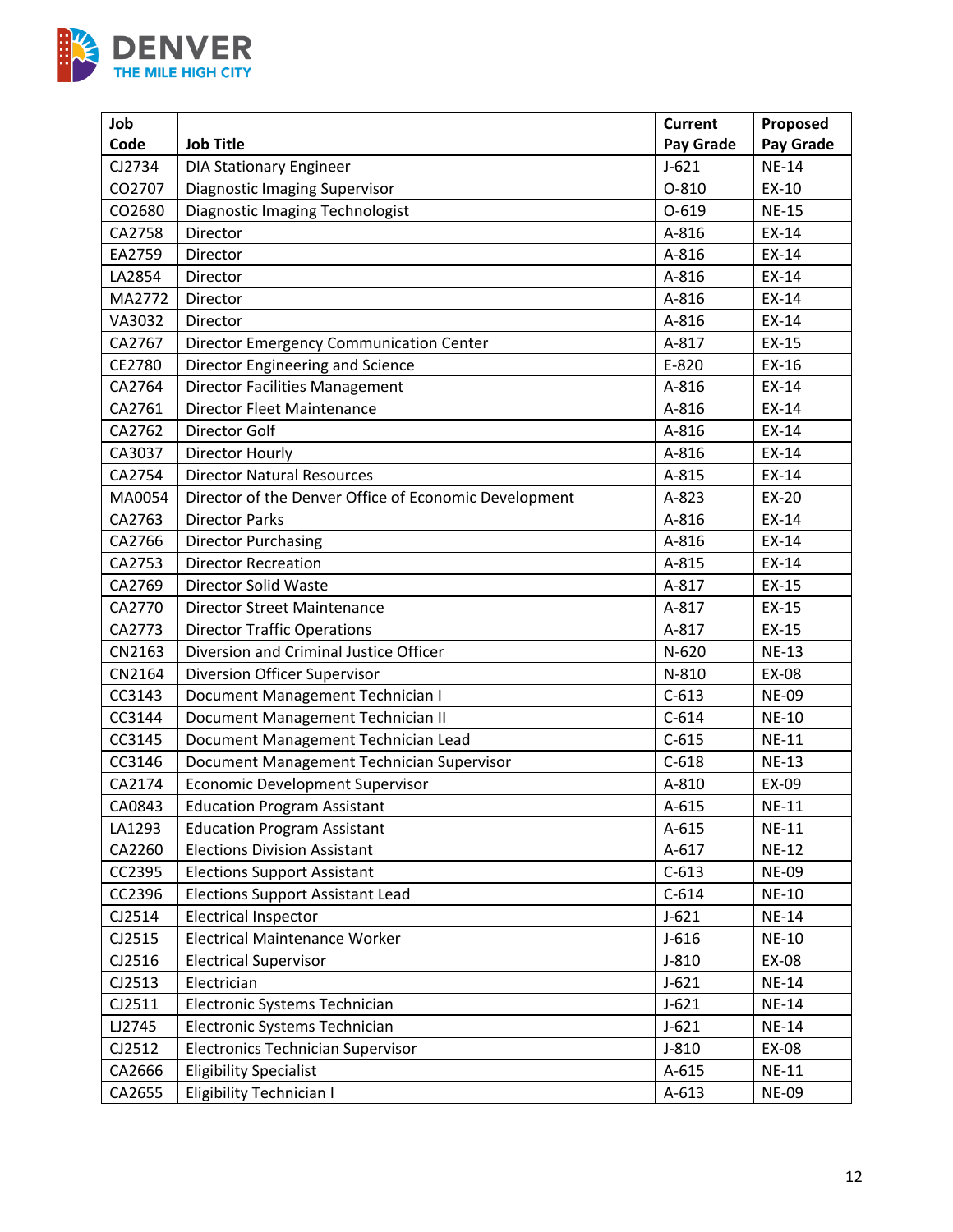

| Job    |                                                       | <b>Current</b> | Proposed     |
|--------|-------------------------------------------------------|----------------|--------------|
| Code   | <b>Job Title</b>                                      | Pay Grade      | Pay Grade    |
| CA2658 | <b>Eligibility Technician II</b>                      | A-614          | <b>NE-10</b> |
| CA2667 | <b>Eligibility Technician Lead</b>                    | A-615          | <b>NE-11</b> |
| CA0849 | <b>Emergency Management Specialist</b>                | A-812          | EX-11        |
| CO2656 | <b>Emergency Service Technician</b>                   | $O-609$        | <b>NE-07</b> |
| CJ3272 | <b>Emergency Service Worker</b>                       | $J-613$        | <b>NE-08</b> |
| CE0397 | Engineer                                              | E-814          | EX-11        |
| CE2970 | <b>Engineer Hourly</b>                                | E-814          | EX-11        |
| CE0431 | <b>Engineer Senior</b>                                | E-817          | EX-14        |
| CE0437 | <b>Engineer Staff</b>                                 | $E-811$        | EX-08        |
| CE2783 | Engineer-Architect Director                           | E-822          | EX-18        |
| CE2785 | Engineer-Architect Executive                          | E-824          | EX-20        |
| CE2781 | Engineer-Architect Manager                            | E-820          | EX-16        |
| CE2782 | Engineer-Architect Manager Senior                     | E-821          | EX-17        |
| CE2340 | <b>Engineer-Architect Specialist</b>                  | E-818          | EX-15        |
| CE0403 | Engineer-Architect Supervisor                         | E-818          | EX-15        |
| CE0399 | <b>Engineering Associate</b>                          | $E-620$        | <b>NE-12</b> |
| CE1474 | <b>Engineering Associate Senior</b>                   | E-812          | EX-09        |
| CA2518 | <b>Entertainment Production Coordinator</b>           | A-811          | EX-10        |
| CE2894 | Environmental Administrator                           | E-815          | EX-12        |
| CE2895 | Environmental Administrator Senior                    | E-816          | EX-13        |
| CE2778 | <b>Environmental Programs Director</b>                | E-820          | EX-16        |
| CE2266 | Environmental Public Health Analyst I                 | $E-623$        | <b>NE-15</b> |
| CE2267 | Environmental Public Health Analyst II                | E-814          | EX-11        |
| CE3282 | Environmental Public Health Analyst II Hourly         | E-814          | EX-11        |
| CE2264 | Environmental Public Health Investigator I            | $E-623$        | <b>NE-15</b> |
| CE2265 | Environmental Public Health Investigator II           | $E-626$        | <b>NE-17</b> |
| CE2848 | Environmental Public Health Investigator III          | E-628          | <b>NE-19</b> |
| CE2271 | Environmental Public Health Manager                   | E-817          | EX-14        |
| CE2270 | <b>Environmental Public Health Program Supervisor</b> | E-814          | EX-11        |
| CJ1904 | <b>Equipment Operator I</b>                           | $J-615$        | <b>NE-09</b> |
| CJ1905 | <b>Equipment Operator II</b>                          | $J-616$        | <b>NE-10</b> |
| CJ1931 | <b>Equipment Operator III</b>                         | $J-618$        | <b>NE-11</b> |
| CJ1996 | <b>Equipment Operator IV</b>                          | $J-619$        | <b>NE-12</b> |
| CA2519 | <b>Events Coordinator</b>                             | A-809          | EX-08        |
| LA2963 | <b>Events Coordinator</b>                             | A-809          | EX-08        |
| CA3147 | <b>Events Coordinator Hourly</b>                      | A-809          | EX-08        |
| CC2949 | <b>Events Facilitator</b>                             | $C-615$        | <b>NE-10</b> |
| CA1769 | Executive                                             | A-819          | EX-17        |
| LA1770 | Executive                                             | A-819          | EX-17        |
| MA1785 | Executive                                             | A-819          | EX-17        |
| CA2177 | <b>Executive Assistant I</b>                          | $A - 615$      | <b>NE-11</b> |
| LA2180 | <b>Executive Assistant I</b>                          | $A-615$        | <b>NE-11</b> |
| YA2957 | <b>Executive Assistant I</b>                          | A-615          | <b>NE-11</b> |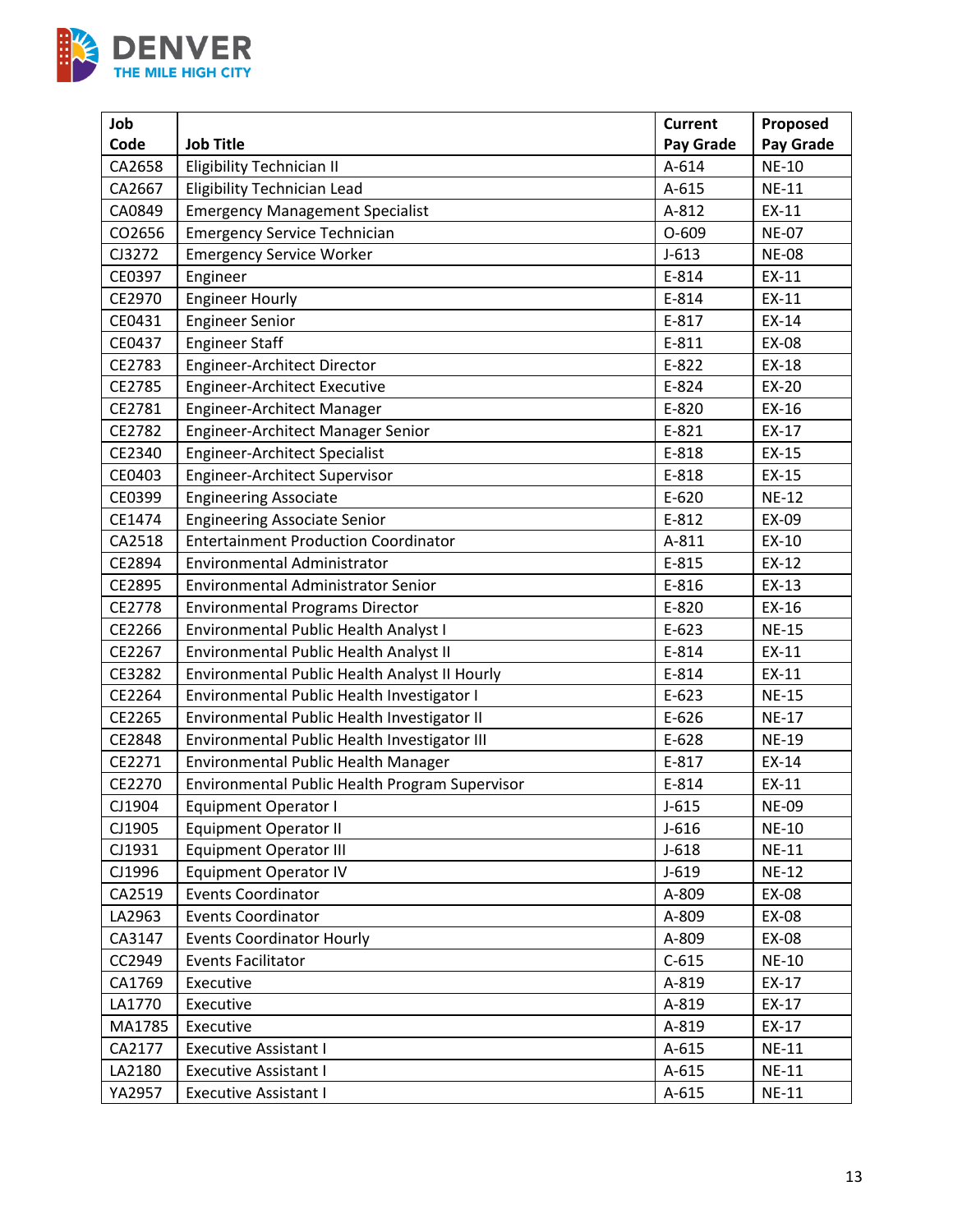

| Job    |                                                     | <b>Current</b> | Proposed     |
|--------|-----------------------------------------------------|----------------|--------------|
| Code   | <b>Job Title</b>                                    | Pay Grade      | Pay Grade    |
| CA2178 | <b>Executive Assistant II</b>                       | A-616          | $NE-12$      |
| LA2181 | <b>Executive Assistant II</b>                       | $A-616$        | <b>NE-12</b> |
| CA2179 | <b>Executive Assistant III</b>                      | A-617          | <b>NE-13</b> |
| LA2182 | <b>Executive Assistant III</b>                      | A-617          | <b>NE-13</b> |
| MA2818 | <b>Executive Assistant to The Mayor</b>             | A-807          | EX-06        |
| AA3237 | <b>Executive Director</b>                           | A-818          | EX-17        |
| EA3219 | <b>Executive Director</b>                           | A-818          | EX-17        |
| MA0059 | <b>Executive Director</b>                           | A-818          | EX-17        |
| YA1600 | <b>Executive Director City Council Staff</b>        | A-816          | EX-14        |
| OA3259 | <b>Executive Director Civil Service Commission</b>  | A-817          | EX-15        |
| OA3071 | <b>Executive Director Office of Human Resources</b> | A-824          | EX-21        |
| AA1763 | <b>Executive Manager</b>                            | A-817          | EX-16        |
| CA3099 | <b>Executive Manager</b>                            | A-817          | EX-16        |
| EA1766 | <b>Executive Manager</b>                            | A-817          | $EX-16$      |
| LA3059 | <b>Executive Manager</b>                            | A-817          | EX-16        |
| MA1784 | <b>Executive Manager</b>                            | A-817          | EX-16        |
| MA0060 | <b>Executive Officer</b>                            | A-816          | EX-15        |
| CJ2522 | <b>Facilities Superintendent</b>                    | $J-814$        | EX-11        |
| LJ2744 | <b>Facilities Superintendent</b>                    | $J-814$        | EX-11        |
| CJ2523 | <b>Facility Maintenance Technician</b>              | $J-618$        | <b>NE-11</b> |
| LJ2742 | <b>Facility Maintenance Technician</b>              | $J-618$        | <b>NE-11</b> |
| CJ1917 | <b>Field Superintendent</b>                         | $J-814$        | EX-11        |
| CV1826 | <b>Financial Analyst Associate</b>                  | $V-810$        | EX-08        |
| CV2856 | <b>Financial Analyst Associate Hourly</b>           | $V-810$        | EX-08        |
| CV2032 | <b>Financial Analyst Senior</b>                     | $V-812$        | EX-10        |
| CV2414 | <b>Financial Analyst Senior Hourly</b>              | $V-812$        | EX-10        |
| CV1920 | <b>Financial Analyst Specialist</b>                 | $V-814$        | EX-12        |
| CV2885 | <b>Financial Analyst Specialist Hourly</b>          | $V-814$        | EX-12        |
| CV1919 | <b>Financial Analyst Staff</b>                      | $V-620$        | <b>NE-14</b> |
| CV2912 | <b>Financial Analyst Supervisor</b>                 | $V-814$        | EX-12        |
| CV2793 | <b>Financial Director</b>                           | $V-818$        | EX-16        |
| LV2849 | <b>Financial Director</b>                           | $V-818$        | EX-16        |
| CV2972 | <b>Financial Director Hourly</b>                    | $V-818$        | EX-16        |
| CV2794 | <b>Financial Executive</b>                          | $V-820$        | EX-18        |
| CV2792 | <b>Financial Manager</b>                            | $V-816$        | EX-14        |
| LV2830 | <b>Financial Manager</b>                            | $V-816$        | EX-14        |
| CN1922 | <b>Fingerprint Identification Clerk</b>             | $N-612$        | <b>NE-07</b> |
| CN1923 | <b>Fingerprint Technician</b>                       | $N-615$        | <b>NE-09</b> |
| CN2737 | Fingerprint Technician Lead                         | N-616          | <b>NE-10</b> |
| CJ3034 | Fire Alarm Technician                               | $J-621$        | <b>NE-14</b> |
| CE0409 | Fire Protection Engineer                            | E-817          | EX-14        |
| CE2902 | Fire Protection Engineer Hourly                     | E-817          | EX-14        |
| CE0410 | <b>Fire Protection Supervisor</b>                   | E-818          | EX-15        |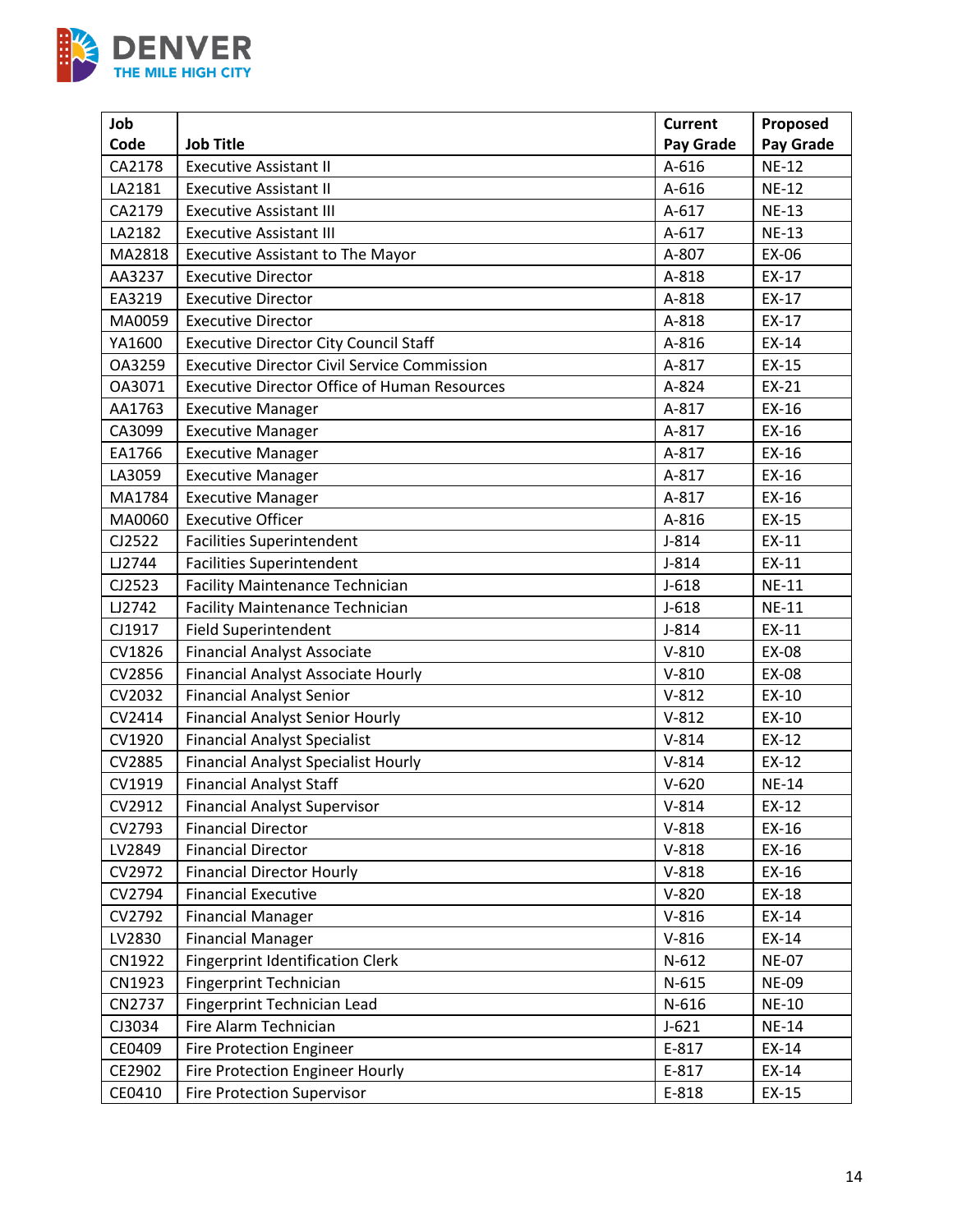

| Job    |                                              | <b>Current</b> | Proposed     |
|--------|----------------------------------------------|----------------|--------------|
| Code   | <b>Job Title</b>                             | Pay Grade      | Pay Grade    |
| CJ3035 | Fire Sprinkler Technician                    | $J-621$        | <b>NE-14</b> |
| CV2310 | <b>Fiscal Administrator I</b>                | $V-813$        | $EX-11$      |
| CV2933 | Fiscal Administrator I Hourly                | $V-813$        | EX-11        |
| CV2311 | Fiscal Administrator II                      | $V-815$        | EX-13        |
| LV2971 | <b>Fiscal Administrator II</b>               | $V-815$        | EX-13        |
| CV3270 | <b>Fiscal Administrator II Hourly</b>        | $V-815$        | EX-13        |
| CV2312 | <b>Fiscal Administrator III</b>              | $V-817$        | EX-15        |
| CV2357 | <b>Fiscal Operational Supervisor I</b>       | $V-808$        | EX-07        |
| CV2908 | <b>Fiscal Operational Supervisor II</b>      | $V-810$        | EX-08        |
| RG2111 | <b>Fitness Instructor Certified</b>          | $Z-123$        | $CR-11$      |
| CJ3081 | <b>Fleet Collision Supervisor</b>            | $J-811$        | EX-09        |
| CJ3080 | <b>Fleet Collision Technician</b>            | $J-621$        | <b>NE-14</b> |
| CA3082 | Fleet Maintenance Manager                    | A-814          | EX-12        |
| CJ3286 | <b>Fleet Parts Specialist I</b>              | $J-613$        | <b>NE-08</b> |
| CJ3287 | <b>Fleet Parts Specialist II</b>             | $J-615$        | <b>NE-09</b> |
| CJ3288 | <b>Fleet Parts Specialist III</b>            | $J - 617$      | <b>NE-11</b> |
| CA3290 | <b>Fleet Parts Specialist Manager</b>        | A-814          | EX-12        |
| CJ3289 | <b>Fleet Parts Specialist Supervisor</b>     | $J-621$        | <b>NE-14</b> |
| CJ3075 | Fleet Technician I                           | $J - 617$      | <b>NE-11</b> |
| CJ3076 | Fleet Technician II                          | $J-619$        | <b>NE-12</b> |
| CJ3077 | Fleet Technician III                         | $J - 621$      | <b>NE-14</b> |
| CJ3078 | Fleet Technician Lead                        | $J-622$        | <b>NE-15</b> |
| CJ3079 | Fleet Technician Supervisor                  | $J-811$        | EX-09        |
| CJ2524 | <b>Food Production Supervisor</b>            | $J - 617$      | <b>NE-11</b> |
| CJ2525 | Food Service Worker                          | $J-608$        | <b>NE-05</b> |
| CE2660 | Forensic Autopsy Technician                  | E-619          | <b>NE-12</b> |
| CE2689 | Forensic Autopsy Technician Supervisor       | E-810          | EX-08        |
| CE3265 | <b>Forensic Director</b>                     | E-821          | $EX-17$      |
| CE2442 | Forensic Laboratory Technician               | E-619          | <b>NE-12</b> |
| CE3266 | <b>Forensic Manager</b>                      | E-819          | $EX-15$      |
| CO2721 | <b>Forensic Pathologist</b>                  | 0-825          | EX-23        |
| CO2300 | <b>Forensic Pathology Fellow</b>             | 0-811          | EX-11        |
| CA2191 | <b>Forensic Quality Assurance Specialist</b> | A-812          | EX-11        |
| CE2194 | <b>Forensic Scientist I</b>                  | E-811          | EX-08        |
| CE0412 | <b>Forensic Scientist II</b>                 | E-814          | EX-11        |
| CE3185 | <b>Forensic Scientist III</b>                | E-816          | EX-13        |
| CE2195 | <b>Forensic Scientist Supervisor</b>         | E-817          | EX-14        |
| CN1811 | Forestry Inspector                           | N-619          | <b>NE-12</b> |
| CN2206 | <b>Forestry Inspector Senior</b>             | $N-621$        | <b>NE-14</b> |
| CN1812 | <b>Forestry Supervisor</b>                   | N-810          | EX-08        |
| CA3068 | Fraud Claims Investigator                    | A-616          | <b>NE-11</b> |
| CI1739 | <b>GIS Analyst</b>                           | $I-807$        | EX-06        |
| CI1740 | <b>GIS Analyst Senior</b>                    | $I-810$        | EX-09        |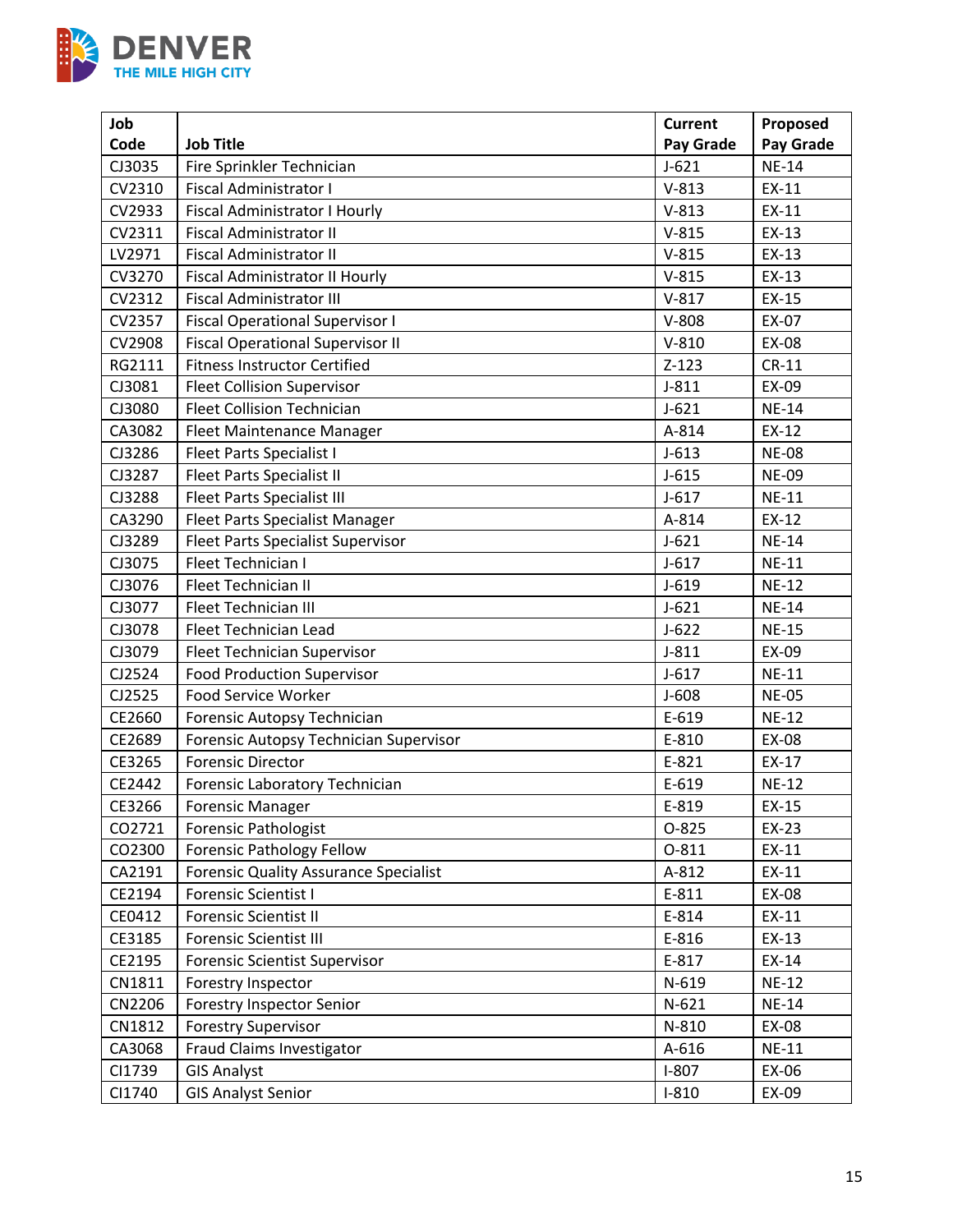

| Job    |                                                      | <b>Current</b> | Proposed     |
|--------|------------------------------------------------------|----------------|--------------|
| Code   | <b>Job Title</b>                                     | Pay Grade      | Pay Grade    |
| CI0341 | <b>GIS Data Administrator</b>                        | $I-814$        | $EX-12$      |
| CI0344 | <b>GIS Photogrammetry Administrator</b>              | $I-814$        | EX-12        |
| CI1738 | <b>GIS Technician</b>                                | $I-615$        | <b>NE-10</b> |
| CJ2526 | Glazier                                              | $J-617$        | <b>NE-11</b> |
| CC2529 | Golf and Pro Shop Assistant                          | $C-608$        | <b>NE-05</b> |
| CG2943 | <b>Golf Cart Attendant</b>                           | $Z-118$        | <b>CR-05</b> |
| CJ2527 | <b>Golf Course Operator</b>                          | $J-808$        | EX-06        |
| CJ3043 | <b>Golf Course Operator Assistant</b>                | $J-616$        | <b>NE-10</b> |
| CJ2740 | <b>Golf Course Superintendent</b>                    | $J-812$        | EX-10        |
| CA2528 | <b>Golf Professional</b>                             | A-809          | EX-08        |
| CA2475 | <b>Golf Professional Assistant</b>                   | A-616          | <b>NE-11</b> |
| RG2944 | <b>Golf Sales Associate</b>                          | $Z-118$        | <b>CR-05</b> |
| CG2378 | <b>Golf Starter and Ranger</b>                       | $Z-118$        | <b>CR-05</b> |
| CA2530 | <b>Graphics Designer</b>                             | A-807          | EX-06        |
| LA2531 | <b>Graphics Designer</b>                             | A-807          | EX-06        |
| CA2945 | <b>Graphics Designer Hourly</b>                      | A-807          | EX-06        |
| CA2532 | <b>Graphics Supervisor</b>                           | A-807          | EX-06        |
| CA2533 | <b>Graphics Technician</b>                           | A-614          | <b>NE-10</b> |
| CO2643 | Health Care Technician                               | $O-606$        | <b>NE-05</b> |
| CL0364 | <b>Hearing Officer</b>                               | $L-821$        | EX-19        |
| CL2333 | <b>Hearing Officer Hourly</b>                        | $L-821$        | EX-19        |
| CJ1933 | <b>Horticultural Worker</b>                          | $J-614$        | <b>NE-08</b> |
| CA3010 | HR ADA Administrator                                 | A-811          | EX-10        |
| CA2987 | <b>HR Benefits Analyst</b>                           | A-809          | EX-08        |
| CA2986 | HR Benefits Analyst Senior                           | A-811          | EX-10        |
| CA2985 | HR Benefits and Wellness Director                    | A-818          | EX-16        |
| CA2993 | <b>HR Business Partner</b>                           | A-809          | EX-08        |
| LA3154 | <b>HR Business Partner</b>                           | A-809          | EX-08        |
| CA2992 | <b>HR Business Partner Senior</b>                    | A-811          | EX-10        |
| CA2997 | HR Classification and Compensation Analyst Associate | A-811          | EX-10        |
| CA2996 | HR Classification and Compensation Analyst Senior    | A-813          | EX-12        |
| CA3295 | HR Classification and Compensation Analyst Staff     | A-807          | EX-06        |
| CA2995 | HR Classification and Compensation Director          | A-818          | EX-16        |
| CA3000 | <b>HR Data Analyst</b>                               | A-811          | EX-10        |
| VA3022 | <b>HR Data Analyst</b>                               | A-811          | EX-10        |
| CA2999 | <b>HR Data Analyst Senior</b>                        | A-813          | EX-12        |
| VA3024 | <b>HR Data Analyst Senior</b>                        | A-813          | EX-12        |
| CA3038 | HR Data Analyst Senior Hourly                        | A-813          | EX-12        |
| CA2989 | <b>HR Director</b>                                   | A-817          | EX-15        |
| LA3025 | <b>HR Director</b>                                   | A-817          | EX-15        |
| CA2990 | HR Employee Relations Specialist                     | A-813          | EX-12        |
| LA3062 | HR Employee Relations Specialist                     | A-813          | EX-12        |
| CA3006 | HR Learning and Development Administrator            | A-813          | EX-12        |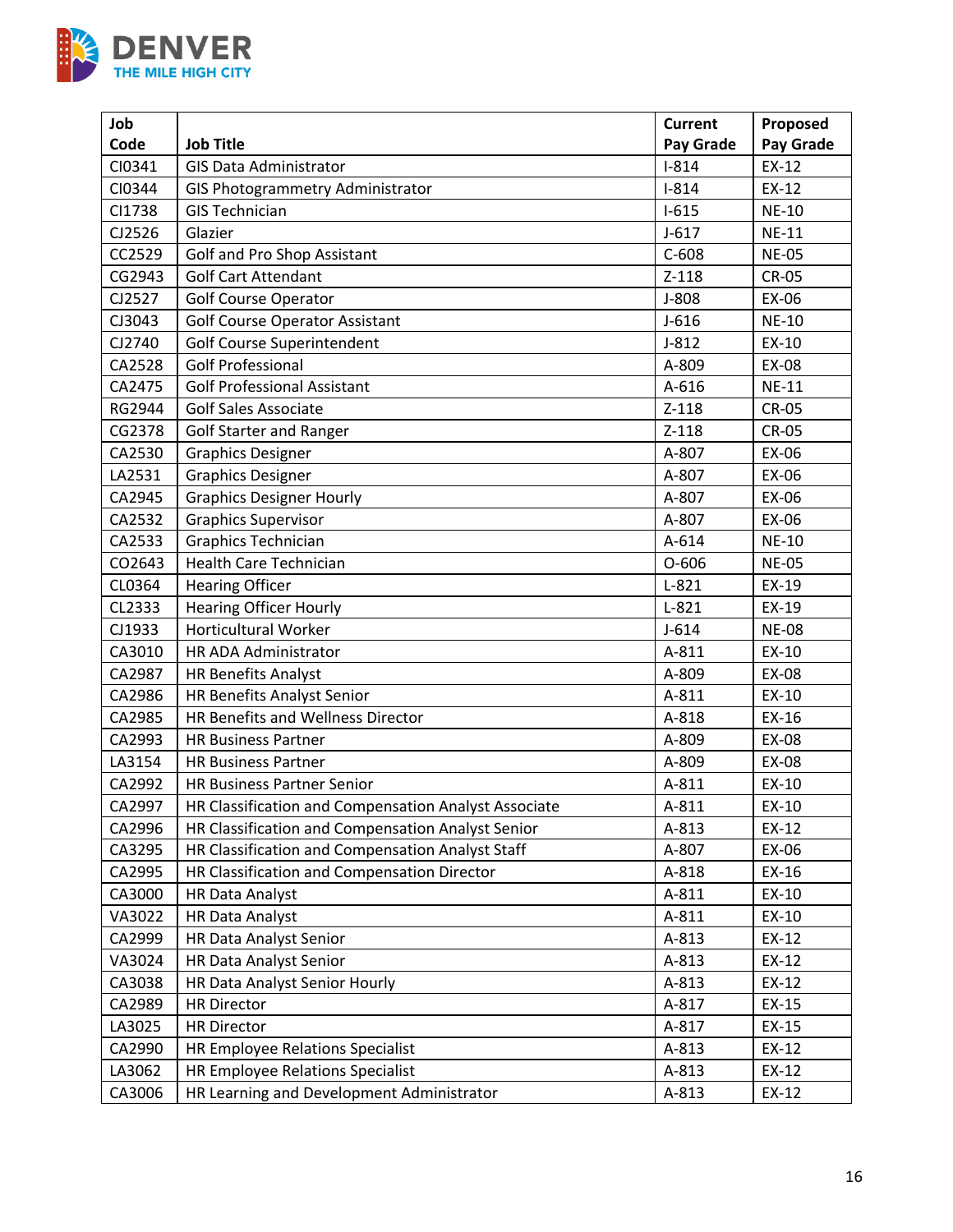

| Job           |                                            | <b>Current</b> | Proposed     |
|---------------|--------------------------------------------|----------------|--------------|
| Code          | <b>Job Title</b>                           | Pay Grade      | Pay Grade    |
| LA3027        | HR Learning and Development Administrator  | A-813          | EX-12        |
| CA3008        | HR Learning and Development Analyst        | A-809          | EX-08        |
| LA3028        | HR Learning and Development Analyst        | A-809          | EX-08        |
| CA3007        | HR Learning and Development Analyst Senior | A-811          | EX-10        |
| CA3004        | HR Learning and Development Director       | A-818          | EX-16        |
| CA3005        | HR Learning and Development Manager        | A-815          | $EX-13$      |
| LA3208        | HR Learning and Development Manager        | A-815          | EX-13        |
| CA3011        | HR Leave Administration Coordinator        | A-620          | <b>NE-14</b> |
| LA3029        | HR Leave Administration Coordinator        | A-620          | <b>NE-14</b> |
| CA3009        | HR Leave and ADA Manager                   | A-814          | EX-12        |
| CA2747        | <b>HR Manager</b>                          | A-815          | EX-13        |
| LA3030        | <b>HR Manager</b>                          | A-815          | EX-13        |
| VA3023        | <b>HR Manager</b>                          | A-815          | EX-13        |
| CA2955        | HR Manager Hourly                          | A-815          | EX-13        |
| CA2991        | HR Organizational Development Specialist   | A-812          | EX-11        |
| CA0926        | <b>HR Supervisor</b>                       | A-813          | EX-12        |
| LA3026        | <b>HR Supervisor</b>                       | A-813          | EX-12        |
| VA2258        | <b>HR Supervisor</b>                       | A-813          | EX-12        |
| VA2558        | <b>HR Supervisor</b>                       | A-813          | EX-12        |
| CA2956        | <b>HR Supervisor Hourly</b>                | A-813          | EX-12        |
| CA3013        | <b>HR Talent Acquisition Director</b>      | A-818          | EX-16        |
| CA2218        | <b>HR Technician I</b>                     | A-615          | <b>NE-11</b> |
| LA2228        | <b>HR Technician I</b>                     | A-615          | <b>NE-11</b> |
| VA2897        | HR Technician I                            | A-615          | <b>NE-11</b> |
| CA2223        | HR Technician II                           | $A-617$        | <b>NE-12</b> |
| LA2417        | HR Technician II                           | A-617          | <b>NE-12</b> |
| <b>VA2877</b> | HR Technician II                           | $A-617$        | <b>NE-12</b> |
| CA3021        | <b>HR Technician Lead</b>                  | A-618          | <b>NE-13</b> |
| CA2998        | HR Technology and Innovation Director      | A-818          | $EX-16$      |
| CA2650        | Human Services Advocate                    | $A-612$        | <b>NE-08</b> |
| CC2538        | Human Services Hotline Operator            | $C-613$        | <b>NE-09</b> |
| CA3097        | Human Services Operations Manager          | A-812          | EX-11        |
| CA3096        | Human Services Operations Supervisor       | A-809          | EX-08        |
| CJ2539        | <b>HVAC Mechanic</b>                       | $J-619$        | <b>NE-12</b> |
| LJ2743        | <b>HVAC Mechanic</b>                       | $J-619$        | <b>NE-12</b> |
| CJ2540        | <b>HVAC Mechanic Supervisor</b>            | $J-810$        | EX-08        |
| CE3256        | Infrastructure Program Manager             | E-820          | EX-16        |
| CJ2542        | <b>Institution Food Steward</b>            | $J-619$        | <b>NE-12</b> |
| CJ2543        | <b>Institution Food Steward Supervisor</b> | $J-622$        | <b>NE-14</b> |
| CV2241        | <b>Internal Audit Supervisor</b>           | $V-815$        | $EX-13$      |
| CV3106        | Internal Audit Supervisor AO               | $V-815$        | $EX-13$      |
| CV3044        | <b>Internal Auditor Associate</b>          | $V-809$        | EX-08        |
| CV2240        | <b>Internal Auditor Lead</b>               | $V-813$        | EX-11        |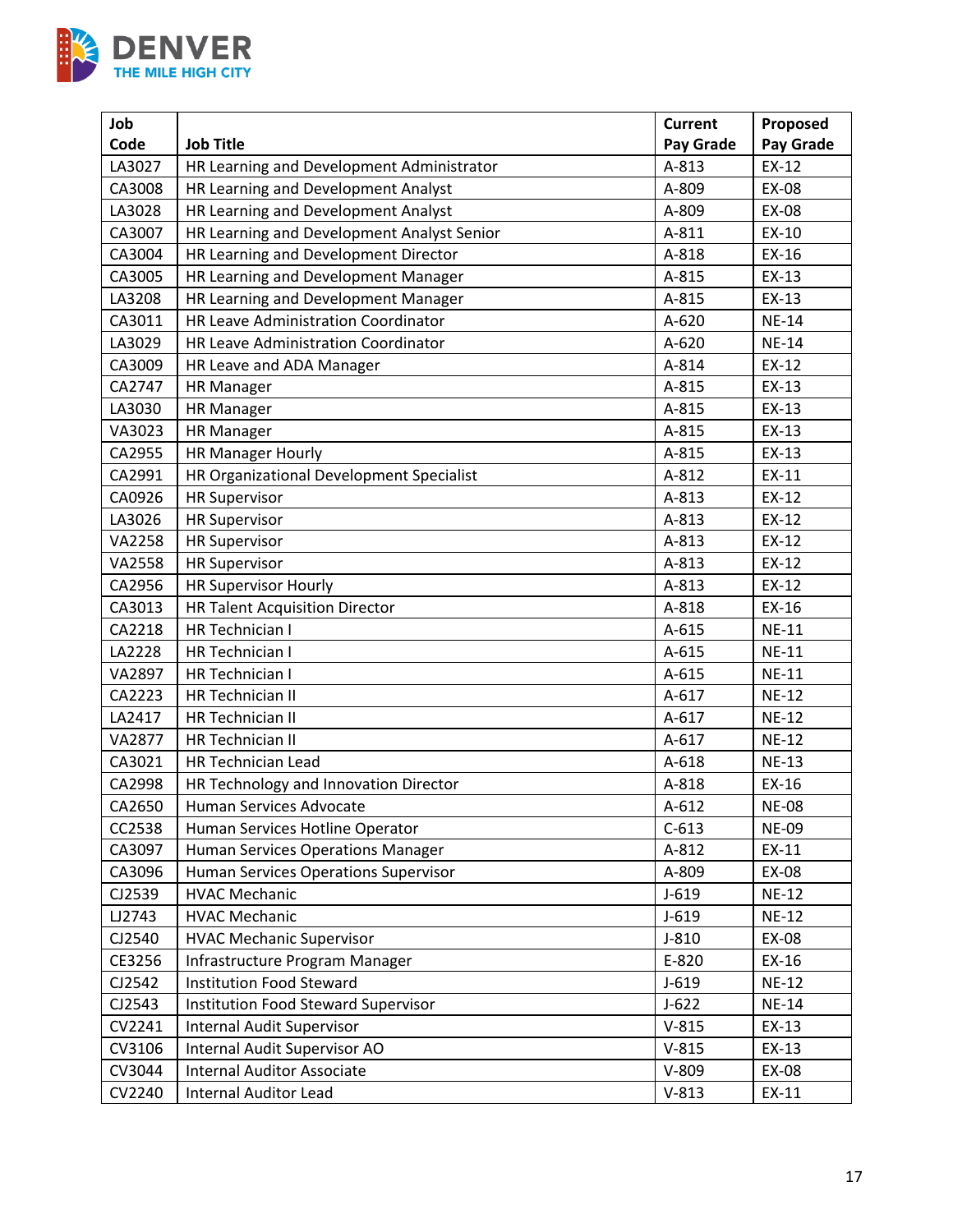

| Job    |                                       | <b>Current</b> | Proposed     |
|--------|---------------------------------------|----------------|--------------|
| Code   | <b>Job Title</b>                      | Pay Grade      | Pay Grade    |
| CV2239 | <b>Internal Auditor Senior</b>        | $V-812$        | EX-10        |
| CV3213 | <b>Internal Auditor Senior Hourly</b> | $V-812$        | EX-10        |
| CV2238 | <b>Internal Auditor Staff</b>         | $V-807$        | EX-06        |
| CA2589 | Interpreter Sign Language             | A-619          | <b>NE-14</b> |
| CL0360 | <b>Investigations Technician</b>      | $L-620$        | <b>NE-14</b> |
| VL2368 | <b>Investigations Technician</b>      | $L-620$        | <b>NE-14</b> |
| CN1940 | <b>Investigator Supervisor</b>        | N-812          | EX-10        |
| CI2336 | IT Administrator I                    | $I-816$        | EX-14        |
| CI2337 | IT Administrator II                   | $I-818$        | EX-16        |
| CI2338 | IT Administrator III                  | $I-820$        | EX-17        |
| CI2858 | IT Application Architect Associate    | $I-815$        | EX-13        |
| CI2857 | IT Application Architect Senior       | $I-816$        | EX-14        |
| CI3083 | IT Asset Management Analyst Associate | $I-808$        | EX-07        |
| CI3084 | IT Asset Management Analyst Senior    | $I-810$        | EX-09        |
| CI3126 | IT Business Analyst Associate         | $I-811$        | EX-10        |
| CI3127 | IT Business Analyst Senior            | $I-814$        | EX-12        |
| CI1660 | <b>IT Communications Technician I</b> | $I-626$        | <b>NE-18</b> |
| CI3040 | IT Communications Technician II       | $I-628$        | <b>NE-20</b> |
| CI2866 | IT Data Architect Associate           | $I-814$        | EX-12        |
| CI2867 | IT Data Architect Senior              | $I-816$        | EX-14        |
| CI2865 | <b>IT Data Architect Staff</b>        | $I-811$        | EX-10        |
| CI3234 | IT Data Engineer Associate            | $I-814$        | EX-12        |
| CI3235 | IT Data Engineer Senior               | $I-816$        | EX-14        |
| CI2816 | IT Database Administrator Associate   | $I-813$        | EX-11        |
| CI2817 | IT Database Administrator Senior      | $I-815$        | EX-13        |
| CI3088 | IT Database Developer Associate       | $I-813$        | EX-11        |
| CI3089 | IT Database Developer Senior          | $I-816$        | EX-14        |
| CI1451 | IT Developer Associate                | $I-812$        | EX-10        |
| LI1576 | IT Developer Associate                | $I-812$        | EX-10        |
| CI2905 | IT Developer Associate Hourly         | $I-812$        | EX-10        |
| CI1452 | IT Developer Senior                   | $I-814$        | EX-12        |
| LI1578 | IT Developer Senior                   | $I-814$        | EX-12        |
| CI3114 | IT Developer Senior Hourly            | $I-814$        | EX-12        |
| CI1447 | IT Developer Staff                    | $I-808$        | EX-07        |
| LI1574 | IT Developer Staff                    | $I-808$        | EX-07        |
| CI2789 | <b>IT Director</b>                    | $I-821$        | EX-18        |
| CI3033 | <b>IT Director Senior</b>             | $I-822$        | EX-19        |
| CI3090 | IT Enterprise Architect Associate     | $I-816$        | EX-14        |
| CI3091 | IT Enterprise Architect Senior        | $I-817$        | EX-15        |
| CI2416 | IT ERP Applications Administrator II  | $I-815$        | $EX-13$      |
| CI2325 | IT ERP Developer Associate            | $I-813$        | EX-11        |
| CI2324 | IT ERP Developer Senior               | $I-815$        | EX-13        |
| CI2328 | IT ERP Systems Analyst Associate      | $I-813$        | EX-11        |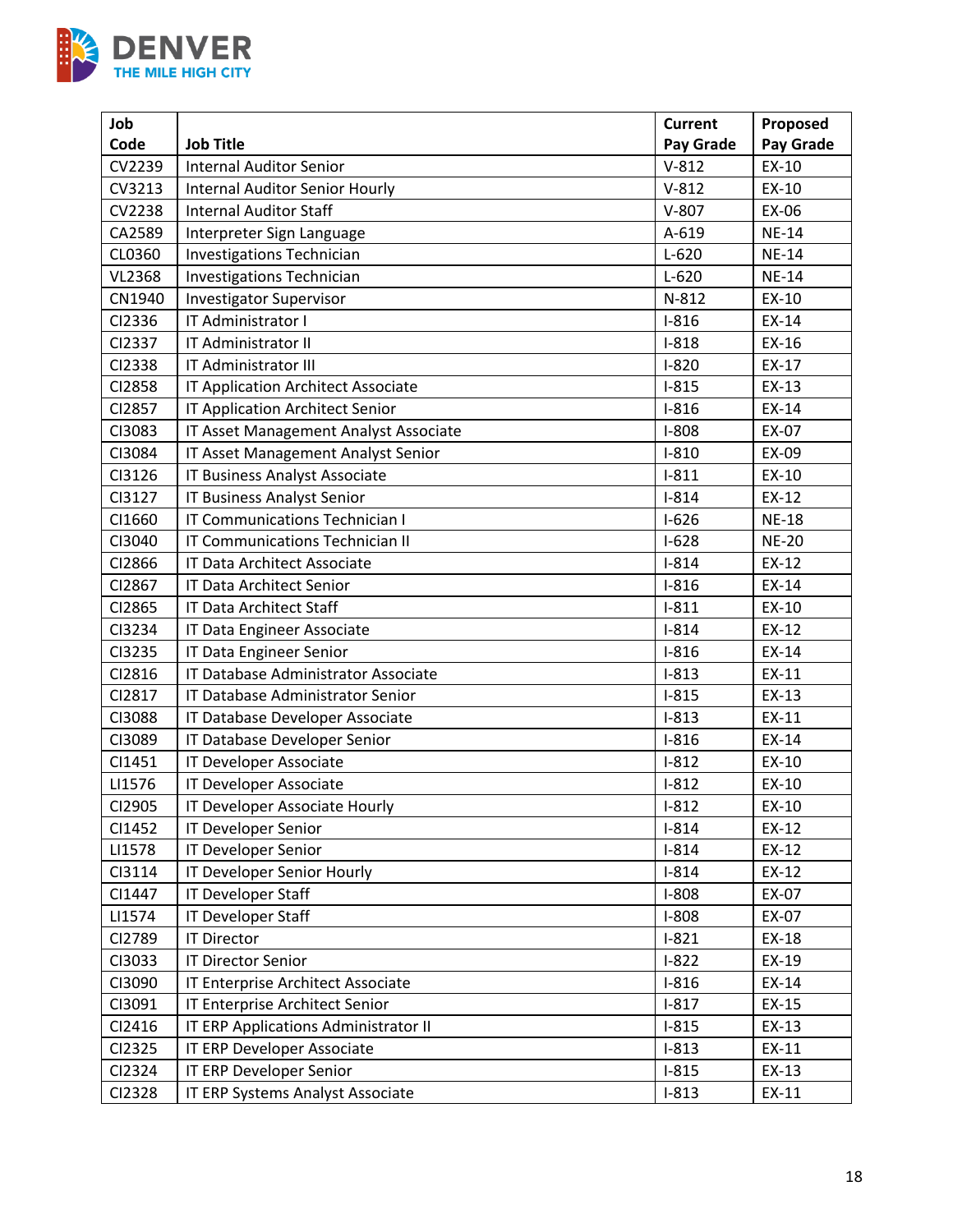

| Job    |                                        | <b>Current</b> | Proposed     |
|--------|----------------------------------------|----------------|--------------|
| Code   | <b>Job Title</b>                       | Pay Grade      | Pay Grade    |
| CI2327 | IT ERP Systems Analyst Senior          | $I-815$        | EX-13        |
| CI2790 | <b>IT Executive</b>                    | $I-823$        | EX-20        |
| CI2787 | <b>IT Manager</b>                      | $I-817$        | EX-16        |
| LI2906 | <b>IT Manager</b>                      | $I-817$        | EX-16        |
| CI2788 | <b>IT Manager Senior</b>               | $I-819$        | EX-17        |
| LI2851 | <b>IT Manager Senior</b>               | $I-819$        | EX-17        |
| CI3086 | IT Middleware Engineer Associate       | $I-812$        | EX-10        |
| CI3087 | IT Middleware Engineer Senior          | $I-816$        | EX-14        |
| CI2799 | IT Network Administrator I             | $I-622$        | <b>NE-15</b> |
| LI3243 | IT Network Administrator I             | $1-622$        | <b>NE-15</b> |
| CI2798 | IT Network Administrator II            | $I-812$        | EX-10        |
| CI2797 | IT Network Engineer                    | $I-814$        | EX-12        |
| LI2921 | IT Network Engineer                    | $I-814$        | EX-12        |
| CI2423 | IT Program Manager                     | $I-819$        | EX-16        |
| CI2420 | IT Project Manager I                   | $I-813$        | EX-11        |
| LI3236 | IT Project Manager I                   | $I-813$        | EX-11        |
| CI2421 | IT Project Manager II                  | $I-815$        | EX-13        |
| LI2892 | IT Project Manager II                  | $I-815$        | EX-13        |
| CI2422 | IT Project Manager III                 | $I-817$        | EX-15        |
| CI2887 | IT Project Manager III Hourly          | $I-817$        | EX-15        |
| CI3128 | IT Quality Assurance Analyst Associate | $I-811$        | EX-10        |
| CI3129 | IT Quality Assurance Analyst Senior    | $I-814$        | EX-12        |
| CI3293 | IT Security Analyst Associate          | $I-812$        | EX-10        |
| CI3294 | <b>IT Security Analyst Senior</b>      | $I-815$        | EX-13        |
| CI1870 | <b>IT Security Manager</b>             | $I-819$        | EX-17        |
| CI2796 | <b>IT Security Specialist</b>          | $I-818$        | EX-16        |
| CI1448 | IT Systems Administrator Associate     | $I-812$        | EX-10        |
| LI1570 | IT Systems Administrator Associate     | $I-812$        | EX-10        |
| VI1571 | IT Systems Administrator Associate     | $I-812$        | EX-10        |
| CI1450 | IT Systems Administrator Senior        | $I-814$        | $EX-12$      |
| LI1572 | IT Systems Administrator Senior        | $I-814$        | EX-12        |
| VI1573 | IT Systems Administrator Senior        | $I-814$        | EX-12        |
| CI2811 | IT Systems Administrator Senior Hourly | $I-814$        | EX-12        |
| CI1449 | IT Systems Administrator Staff         | $1-622$        | <b>NE-15</b> |
| LI1568 | IT Systems Administrator Staff         | $I-622$        | <b>NE-15</b> |
| CI1718 | IT Systems Analyst Associate           | $I-812$        | EX-10        |
| LI2213 | IT Systems Analyst Associate           | $I-812$        | EX-10        |
| CI1719 | IT Systems Analyst Senior              | $I-814$        | EX-12        |
| LI2373 | IT Systems Analyst Senior              | $I-814$        | EX-12        |
| CI2637 | IT Systems Analyst Senior Hourly       | $I-814$        | EX-12        |
| CI1717 | IT Systems Analyst Staff               | $I-808$        | EX-07        |
| CI2214 | IT Systems Architect                   | $I-817$        | EX-15        |
| LI3244 | IT Systems Architect                   | $I-817$        | EX-15        |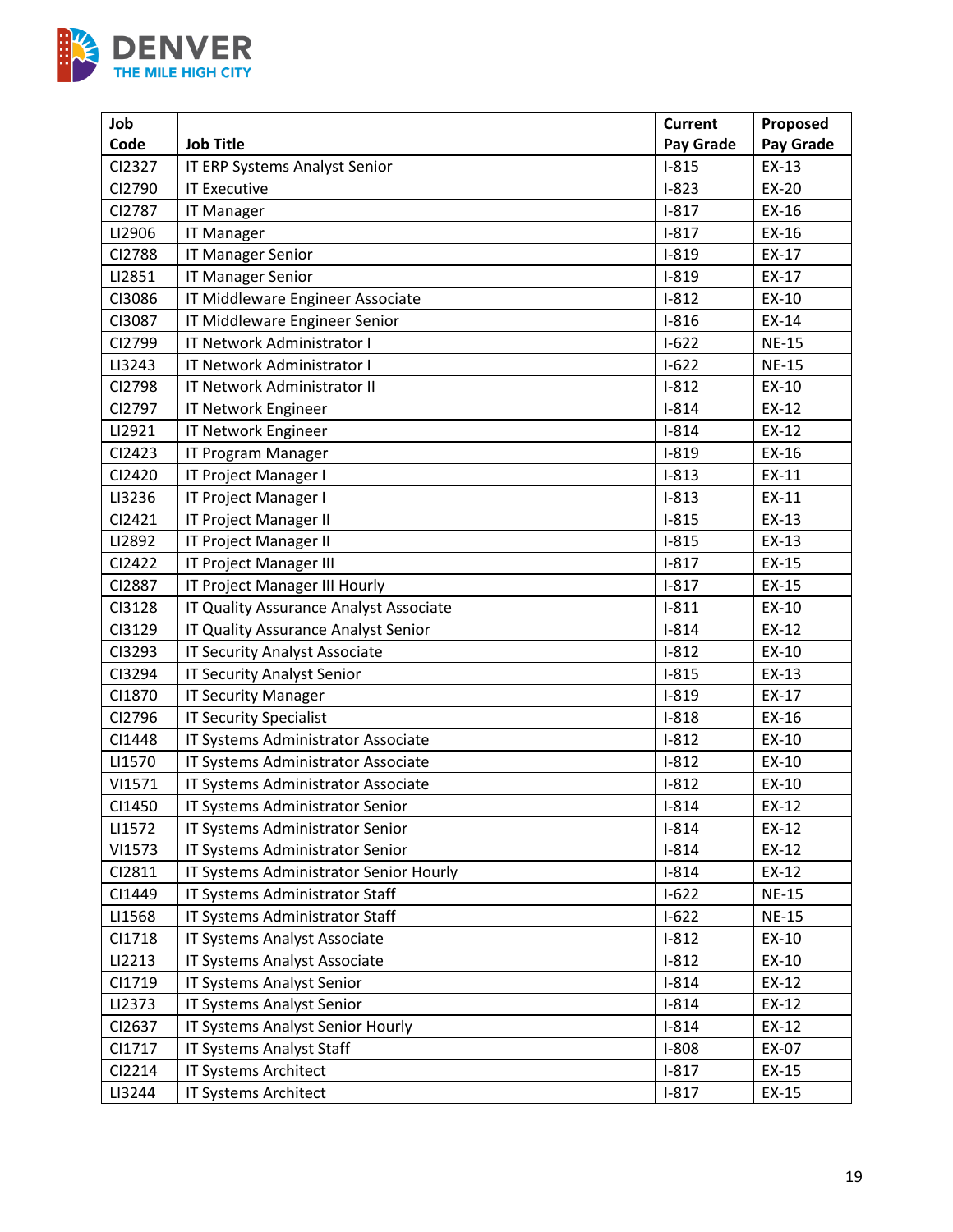

| Job    |                                         | <b>Current</b> | Proposed     |
|--------|-----------------------------------------|----------------|--------------|
| Code   | <b>Job Title</b>                        | Pay Grade      | Pay Grade    |
| CI1667 | <b>IT Technical Writer</b>              | $I-811$        | $EX-10$      |
| CI1658 | IT Technician I                         | $I - 614$      | <b>NE-09</b> |
| LI1670 | IT Technician I                         | $I - 614$      | <b>NE-09</b> |
| CI1659 | IT Technician II                        | $I-617$        | <b>NE-12</b> |
| LI1673 | IT Technician II                        | $I-617$        | <b>NE-12</b> |
| CI2247 | IT Technician III                       | $I-619$        | <b>NE-13</b> |
| CI2456 | <b>IT Technician Lead</b>               | $I-620$        | <b>NE-14</b> |
| CI1661 | <b>IT Technician Supervisor</b>         | $I-812$        | EX-10        |
| LI1711 | <b>IT Technician Supervisor</b>         | $I-812$        | EX-10        |
| CI3085 | IT Web Administrator Associate          | $I-811$        | EX-10        |
| CI0349 | IT Web Administrator Senior             | $I-813$        | EX-11        |
| CI3221 | IT Web UI-UX Designer Associate         | $I-809$        | EX-08        |
| CI3222 | IT Web UI-UX Designer Senior            | $I-813$        | EX-11        |
| CC2315 | Judicial Assistant I                    | $C-614$        | <b>NE-10</b> |
| CC2316 | Judicial Assistant II                   | $C-616$        | <b>NE-11</b> |
| CC2317 | <b>Judicial Assistant III</b>           | $C-618$        | <b>NE-13</b> |
| CL2318 | <b>Judicial Assistant IV</b>            | $L-620$        | <b>NE-14</b> |
| CO2669 | Laboratory Technician Senior            | $O-613$        | <b>NE-10</b> |
| CE0415 | Land Surveyor                           | E-813          | EX-10        |
| CE2175 | Land Surveyor Staff                     | $E-811$        | EX-08        |
| CE2176 | Land Surveyor Supervisor                | E-815          | EX-12        |
| CE0433 | Landscape Architect Senior              | E-814          | EX-11        |
| CE0417 | Landscape Architect Supervisor          | E-816          | EX-13        |
| CN2289 | Landside Service Agent I                | $N-612$        | <b>NE-07</b> |
| CN1942 | Landside Service Agent II               | N-616          | <b>NE-10</b> |
| CN1944 | Landside Service Supervisor             | N-808          | EX-06        |
| CJ2545 | Laundry Supervisor                      | $J-609$        | <b>NE-06</b> |
| CJ2546 | Laundry Worker                          | $J-608$        | <b>NE-05</b> |
| CL2889 | Law Clerk                               | $L-813$        | EX-12        |
| CN3111 | Law Enforcement Records Technician      | $N-617$        | <b>NE-11</b> |
| CN3112 | Law Enforcement Records Technician Lead | N-619          | <b>NE-12</b> |
| CL3192 | Legal Administrator I                   | $L-811$        | EX-10        |
| CL3193 | Legal Administrator II                  | $L-813$        | EX-12        |
| CL3194 | Legal Administrator III                 | $L-814$        | EX-13        |
| CL0365 | Legal Research Investigative Assistant  | $L-624$        | <b>NE-17</b> |
| CC0271 | Legal Secretary                         | $C-618$        | <b>NE-13</b> |
| YA2457 | Legislative Policy Analyst              | A-812          | EX-11        |
| YA3101 | Legislative Policy Analyst Senior       | A-814          | EX-12        |
| LA1280 | Librarian                               | A-807          | EX-06        |
| LA1276 | Librarian Catalog                       | A-807          | EX-06        |
| LA2450 | <b>Librarian Catalog Hourly</b>         | A-807          | EX-06        |
| LA1312 | Librarian Catalog Senior                | A-809          | EX-08        |
| LA2451 | Librarian Hourly                        | A-807          | EX-06        |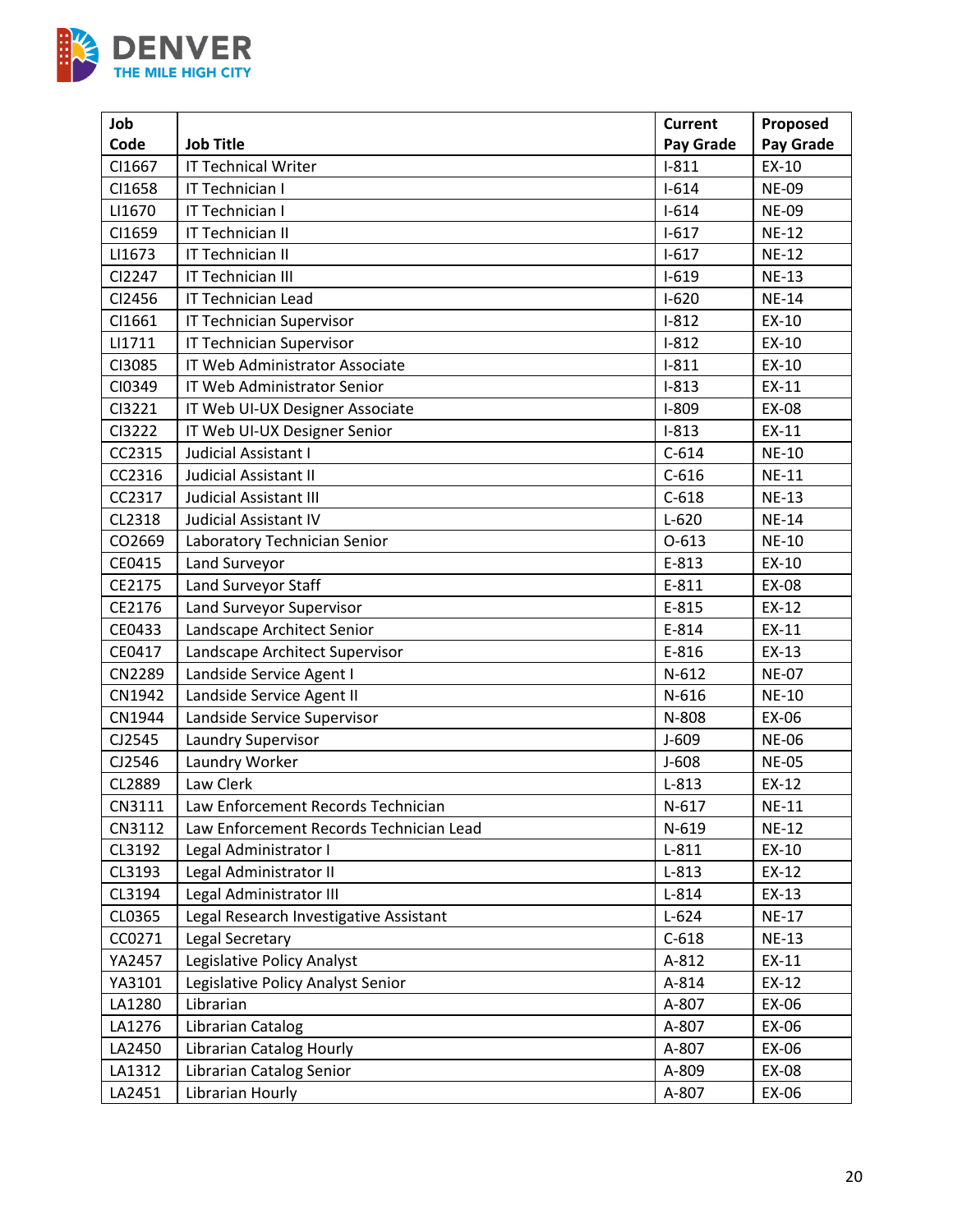

| Job    |                                        | <b>Current</b> | Proposed     |
|--------|----------------------------------------|----------------|--------------|
| Code   | <b>Job Title</b>                       | Pay Grade      | Pay Grade    |
| LA1310 | Librarian Senior                       | A-809          | <b>EX-08</b> |
| LA1315 | Librarian Special Collection           | A-808          | EX-07        |
| LA2452 | Librarian Special Collection Hourly    | A-808          | EX-07        |
| LA1316 | Librarian Special Collection Senior    | A-809          | EX-08        |
| LG2888 | Library Aide                           | $Z-118$        | <b>CR-05</b> |
| LC1240 | Library Bibliographic Technician       | $C-610$        | <b>NE-06</b> |
| LA1277 | <b>Library Cataloging Assistant</b>    | $A-612$        | <b>NE-08</b> |
| LA2765 | Library Director                       | A-816          | $EX-14$      |
| LA2749 | Library Manager                        | A-814          | EX-12        |
| LA1305 | Library Outreach Specialist            | A-808          | EX-07        |
| LA2397 | Library Program Associate              | A-615          | <b>NE-11</b> |
| CO2662 | <b>Licensed Practical Nurse</b>        | $0 - 611$      | <b>NE-08</b> |
| CC2353 | <b>Licensing Technician I</b>          | $C-615$        | <b>NE-10</b> |
| CC3056 | <b>Licensing Technician II</b>         | $C-616$        | <b>NE-11</b> |
| RG2401 | Lifeguard                              | $Z-118$        | <b>CR-05</b> |
| CJ2551 | Locksmith                              | $J-616$        | <b>NE-10</b> |
| CA2554 | Maintenance Control Supervisor         | A-808          | EX-07        |
| CA2555 | Maintenance Control Technician         | A-615          | <b>NE-11</b> |
| CA2556 | Maintenance Liaison                    | $A-615$        | <b>NE-11</b> |
| CA3115 | Maintenance Planner                    | A-808          | EX-07        |
| CJ2552 | Maintenance Technician                 | $J-615$        | <b>NE-09</b> |
| CO3110 | Mammography Technologist Lead          | $0 - 622$      | <b>NE-17</b> |
| CA2252 | Management Analyst Associate           | A-809          | EX-08        |
| LA2400 | Management Analyst Associate           | A-809          | EX-08        |
| CA2412 | Management Analyst Associate Hourly    | A-809          | EX-08        |
| FA2137 | Management Analyst OIM                 | A-811          | EX-10        |
| CA2253 | Management Analyst Senior              | A-811          | EX-10        |
| LA2876 | <b>Management Analyst Senior</b>       | A-811          | EX-10        |
| MA2284 | Management Analyst Senior              | A-811          | EX-10        |
| CA3031 | Management Analyst Senior Hourly       | A-811          | EX-10        |
| CA2254 | Management Analyst Specialist          | A-813          | EX-12        |
| FA2814 | <b>Management Analyst Specialist</b>   | A-813          | EX-12        |
| CA2251 | <b>Management Analyst Staff</b>        | A-805          | EX-05        |
| CA3292 | Management Analyst Staff Hourly        | A-805          | EX-05        |
| CA2255 | Management Analyst Supervisor          | A-813          | EX-12        |
| CA2750 | Manager                                | A-814          | EX-13        |
| EA2771 | Manager                                | A-814          | EX-13        |
| LA3113 | Manager                                | A-814          | EX-13        |
| MA2751 | Manager                                | A-814          | EX-13        |
| CE2777 | Manager Engineering and Science        | E-818          | EX-15        |
| CA2841 | Marketing and Communications Associate | A-810          | EX-09        |
| LA2846 | Marketing and Communications Associate | A-810          | EX-09        |
| YA3196 | Marketing and Communications Associate | A-810          | EX-09        |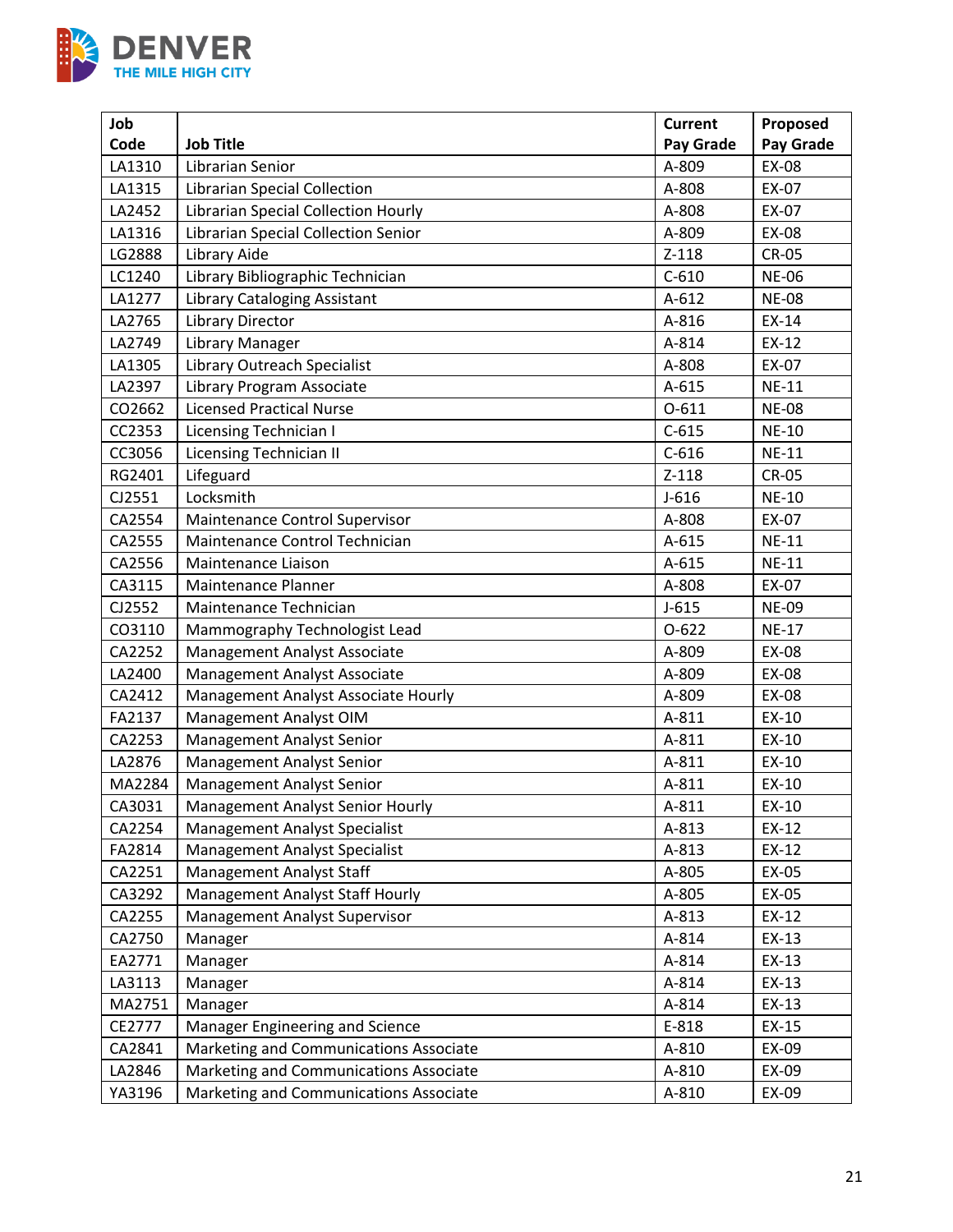

| Job    |                                                | <b>Current</b> | Proposed     |
|--------|------------------------------------------------|----------------|--------------|
| Code   | <b>Job Title</b>                               | Pay Grade      | Pay Grade    |
| CA2843 | Marketing and Communications Associate Hourly  | A-810          | EX-09        |
| CA3053 | Marketing and Communications Director          | A-817          | EX-15        |
| EA3240 | Marketing and Communications Director          | A-817          | EX-15        |
| LA3229 | Marketing and Communications Director          | A-817          | EX-15        |
| CA2839 | Marketing and Communications Manager           | A-815          | $EX-13$      |
| LA2844 | Marketing and Communications Manager           | A-815          | $EX-13$      |
| CA2840 | Marketing and Communications Specialist        | A-813          | EX-12        |
| LA2845 | Marketing and Communications Specialist        | A-813          | EX-12        |
| MA2939 | Marketing and Communications Specialist        | A-813          | EX-12        |
| CA2907 | Marketing and Communications Specialist Hourly | A-813          | EX-12        |
| LA2967 | Marketing and Communications Specialist Hourly | A-813          | EX-12        |
| CA2842 | Marketing and Communications Staff             | A-805          | EX-05        |
| LA2847 | Marketing and Communications Staff             | A-805          | EX-05        |
| YA3042 | Marketing and Communications Staff             | A-805          | EX-05        |
| CJ2559 | <b>Master Trades Worker</b>                    | $J-622$        | <b>NE-14</b> |
| CE2408 | Materials Laboratory Administrator             | E-817          | EX-14        |
| CE0418 | <b>Materials Tester</b>                        | E-619          | <b>NE-12</b> |
| CJ2561 | <b>Mechanical Inspector</b>                    | $J - 621$      | <b>NE-14</b> |
| CO2715 | <b>Medical Imaging Manager</b>                 | $0 - 813$      | EX-12        |
| CO2647 | <b>Medical Office Assistant</b>                | $O-607$        | <b>NE-06</b> |
| CA2362 | Medical Only Claims Adjuster                   | A-614          | <b>NE-10</b> |
| CO0584 | <b>Medical Technologist</b>                    | O-808          | EX-08        |
| CO0583 | Medical Technologist Section Supervisor        | $0 - 810$      | EX-10        |
| CO0585 | Medical Technologist Unit Supervisor           | O-809          | EX-09        |
| CC0275 | <b>Medical Transcriptionist</b>                | $C-612$        | <b>NE-08</b> |
| CJ3036 | Millwright                                     | $J - 621$      | <b>NE-14</b> |
| CA0909 | Modified Duty Coordinator                      | A-614          | <b>NE-10</b> |
| FA2134 | Monitor OIM                                    | A-818          | EX-16        |
| OA3269 | Monitor OIM                                    | A-818          | EX-16        |
| CC2351 | Motor Vehicle Supervisor                       | $C-618$        | <b>NE-13</b> |
| CC2349 | Motor Vehicle Technician I                     | $C-614$        | <b>NE-10</b> |
| CC2350 | Motor Vehicle Technician II                    | $C-615$        | <b>NE-11</b> |
| CC2738 | Motor Vehicle Technician III                   | $C-616$        | <b>NE-12</b> |
| CJ2562 | Multiple Trades Supervisor                     | $J-810$        | EX-08        |
| CN2566 | National Crime Information Center Agent (NCIC) | $N-615$        | <b>NE-09</b> |
| CN2890 | National Crime Information Center Agent Lead   | N-616          | <b>NE-10</b> |
| CO2684 | <b>Nuclear Medicine Technologist</b>           | $O-622$        | <b>NE-17</b> |
| CO0595 | Nursing Program Manager                        | 0-812          | EX-11        |
| CO0618 | <b>Occupational Therapist Senior</b>           | O-809          | EX-09        |
| CA3015 | <b>Onboarding Supervisor</b>                   | A-813          | EX-12        |
| CA3003 | <b>Online Designer</b>                         | A-810          | EX-09        |
| CA3002 | <b>Online Designer Senior</b>                  | A-812          | EX-11        |
| CA2313 | <b>Operational Supervisor I</b>                | A-808          | EX-07        |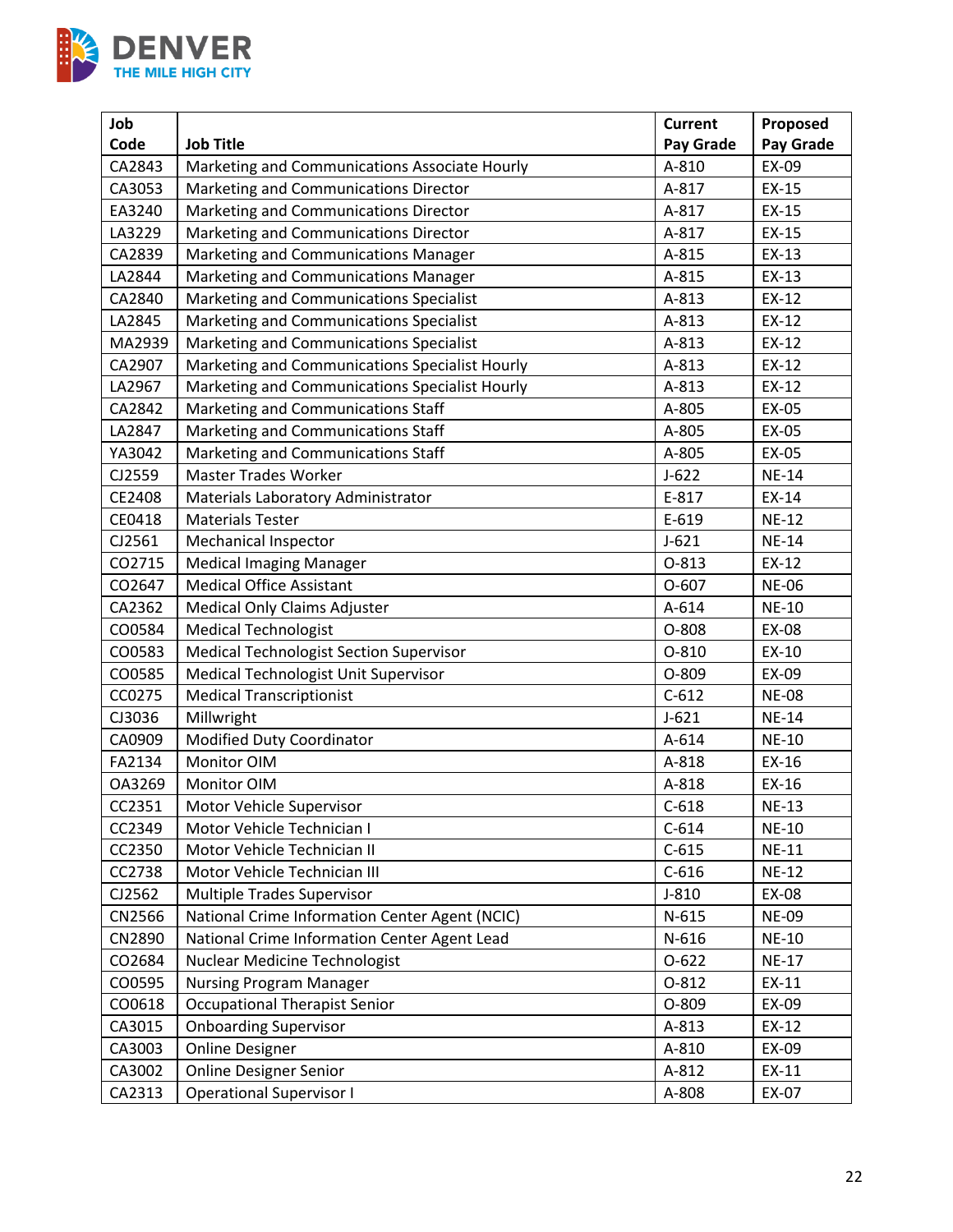

| Job    |                                             | <b>Current</b> | Proposed     |
|--------|---------------------------------------------|----------------|--------------|
| Code   | <b>Job Title</b>                            | Pay Grade      | Pay Grade    |
| LA3117 | <b>Operational Supervisor I</b>             | A-808          | EX-07        |
| CA2824 | <b>Operational Supervisor I Hourly</b>      | A-808          | EX-07        |
| CA2314 | <b>Operational Supervisor II</b>            | A-810          | EX-09        |
| LA2629 | <b>Operational Supervisor II</b>            | A-810          | EX-09        |
| CA0653 | <b>Operations Assistant</b>                 | $A-613$        | <b>NE-09</b> |
| LA2383 | <b>Operations Assistant</b>                 | $A-613$        | <b>NE-09</b> |
| VA2411 | <b>Operations Assistant</b>                 | $A-613$        | <b>NE-09</b> |
| CJ1982 | <b>Operations Supervisor</b>                | $J-812$        | EX-10        |
| LJ2306 | <b>Operations Supervisor</b>                | $J-812$        | EX-10        |
| CA2668 | <b>Outreach Case Coordinator</b>            | A-615          | <b>NE-11</b> |
| LA3094 | <b>Outreach Case Coordinator</b>            | A-615          | <b>NE-11</b> |
| CA3139 | <b>Outreach Trainer</b>                     | $A-621$        | <b>NE-15</b> |
| CJ2567 | Painter                                     | $J-616$        | <b>NE-10</b> |
| CL2140 | Paralegal I                                 | $L-618$        | <b>NE-13</b> |
| CL0367 | Paralegal II                                | $L - 620$      | <b>NE-14</b> |
| CL0366 | Paralegal III                               | $L-623$        | <b>NE-17</b> |
| CO2675 | Paramedic                                   | $O-620$        | <b>NE-15</b> |
| CO2791 | Paramedic Assistant Chief                   | $0 - 815$      | EX-14        |
| CO2716 | Paramedic Chief                             | 0-817          | EX-16        |
| CN2568 | Paramedic Dispatch Supervisor               | $N-623$        | <b>NE-15</b> |
| CN2569 | Paramedic Dispatcher                        | $N-620$        | <b>NE-13</b> |
| CO2698 | Paramedic Field Supervisor                  | 0-811          | EX-11        |
| CO2704 | Paramedic Fleet Supervisor                  | $O-812$        | EX-11        |
| CO2705 | <b>Paramedic Operations Supervisor</b>      | $0 - 812$      | EX-11        |
| CJ1983 | Park Horticulturist                         | $J-615$        | <b>NE-09</b> |
| CN2570 | Park Ranger                                 | $N-615$        | <b>NE-09</b> |
| CN2550 | Park Ranger Senior                          | $N-618$        | <b>NE-11</b> |
| CN2872 | Park Ranger Supervisor                      | N-810          | EX-08        |
| CG2113 | Park Seasonal Laborer                       | $Z-118$        | <b>CR-05</b> |
| CN1984 | Parking and Speeding Enforcement Supervisor | N-808          | EX-06        |
| CJ1985 | Parking Meter Collector                     | $J-612$        | <b>NE-07</b> |
| CJ3105 | Parking Meter Technician                    | $J-616$        | <b>NE-10</b> |
| CE0372 | Parks Landscape Planner Associate           | E-811          | EX-08        |
| CE0438 | Parks Landscape Planner Staff               | $E-620$        | <b>NE-12</b> |
| CJ3148 | Parks Natural Resources Technician I        | $J-618$        | <b>NE-11</b> |
| CJ3149 | Parks Natural Resources Technician II       | $J-620$        | <b>NE-13</b> |
| CV2367 | Payroll Associate                           | $V-617$        | <b>NE-11</b> |
| LV2388 | Payroll Associate                           | $V-617$        | <b>NE-11</b> |
| CV2365 | Payroll Associate Lead                      | $V-810$        | EX-09        |
| CV2366 | Payroll Associate Senior                    | $V-809$        | EX-08        |
| CV2363 | Payroll Supervisor                          | $V-813$        | EX-11        |
| CA3209 | Payroll Systems Administrator               | A-814          | EX-12        |
| CA3163 | Peer Navigator                              | A-615          | <b>NE-11</b> |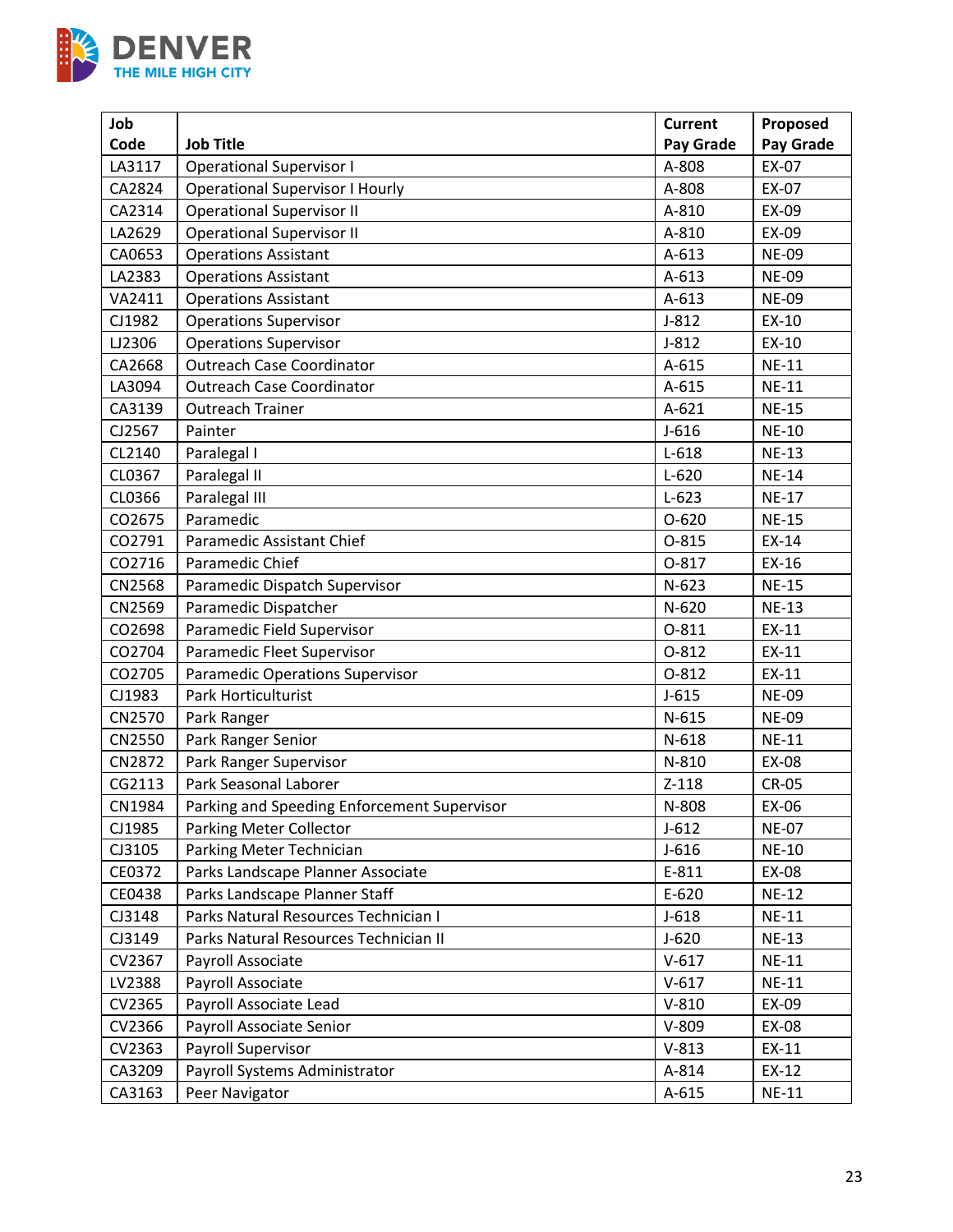

| Job    |                                        | <b>Current</b> | Proposed     |
|--------|----------------------------------------|----------------|--------------|
| Code   | <b>Job Title</b>                       | Pay Grade      | Pay Grade    |
| CE3045 | Permit Review Technician I             | E-618          | <b>NE-11</b> |
| CE3046 | Permit Review Technician II            | $E-620$        | <b>NE-12</b> |
| CE3047 | Permit Review Technician Lead          | $E-621$        | <b>NE-13</b> |
| CE1597 | Permit Supervisor                      | E-808          | EX-06        |
| CV3173 | Personal Property Appraiser I          | $V - 614$      | <b>NE-09</b> |
| CV3174 | Personal Property Appraiser II         | $V-616$        | $NE-11$      |
| CV3175 | Personal Property Appraiser III        | $V-618$        | <b>NE-12</b> |
| CV3176 | Personal Property Appraiser Supervisor | $V-811$        | EX-09        |
| CO0600 | Pharmacist                             | 0-816          | EX-15        |
| CN2259 | Photo Enforcement Agent I              | $N-615$        | <b>NE-09</b> |
| CN3263 | Photo Enforcement Agent II             | $N-617$        | <b>NE-11</b> |
| CO0619 | <b>Physical Therapist Senior</b>       | 0-812          | EX-11        |
| CO2723 | Physician Senior                       | $O-825$        | EX-23        |
| CO2727 | Physician Technical Senior             | $O-827$        | EX-24        |
| CE0424 | Plans Review Engineer                  | E-817          | EX-14        |
| CE2873 | Plans Review Engineer Hourly           | E-817          | EX-14        |
| CE3048 | Plans Review Specialist I              | $E-623$        | <b>NE-15</b> |
| BE3055 | <b>Plans Review Specialist II</b>      | $E-625$        | <b>NE-16</b> |
| CE3049 | Plans Review Specialist II             | $E-625$        | <b>NE-16</b> |
| CE2229 | Plans Review Supervisor                | E-813          | EX-10        |
| CJ2571 | Plumber                                | $J-620$        | <b>NE-13</b> |
| CJ2572 | Plumbing Inspector                     | $J-621$        | <b>NE-14</b> |
| CJ2573 | <b>Plumbing Supervisor</b>             | $J-810$        | EX-08        |
| CC2741 | Pool Coordinator                       | $C-607$        | <b>NE-05</b> |
| CJ2578 | Pool Maintenance Technician            | $J-616$        | <b>NE-10</b> |
| CN3187 | <b>Pretrial Services Officer I</b>     | $N-617$        | <b>NE-11</b> |
| CN3188 | Pretrial Services Officer II           | $N-620$        | <b>NE-13</b> |
| CN3189 | <b>Pretrial Services Officer III</b>   | $N-621$        | <b>NE-14</b> |
| CN3190 | Pretrial Services Officer IV           | $N-623$        | <b>NE-15</b> |
| CN3191 | <b>Pretrial Services Supervisor</b>    | N-812          | EX-10        |
| CA2966 | <b>Prevailing Wage Analyst</b>         | A-808          | EX-07        |
| CA3060 | Prevailing Wage Analyst Lead           | A-809          | EX-08        |
| CA3220 | Prevailing Wage Technician             | A-616          | <b>NE-11</b> |
| CE2784 | Principal Project Manager              | E-822          | EX-18        |
| CN2054 | <b>Probation Officer I</b>             | $N-617$        | <b>NE-11</b> |
| CN1829 | Probation Officer II                   | N-620          | <b>NE-13</b> |
| CN2034 | <b>Probation Officer III</b>           | $N-623$        | <b>NE-15</b> |
| CN1997 | Probation Officer Supervisor           | N-812          | EX-10        |
| CA0938 | Program Administrator                  | A-808          | EX-07        |
| LA1716 | Program Administrator                  | A-808          | EX-07        |
| YA1716 | Program Administrator                  | A-808          | EX-07        |
| CA2628 | Program Administrator Hourly           | A-808          | EX-07        |
| LA2976 | Program Administrator Hourly           | A-808          | EX-07        |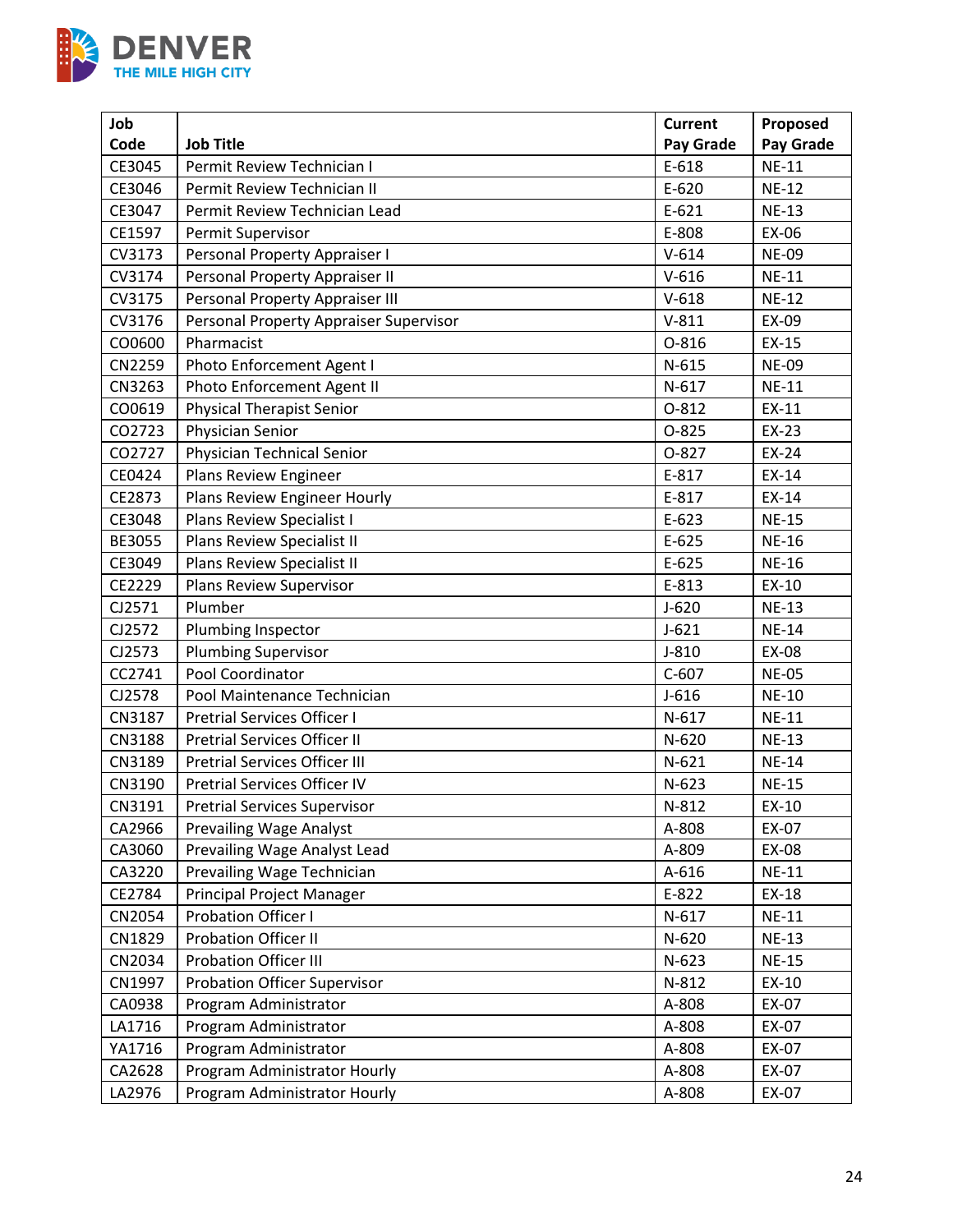

| Job           |                                           | <b>Current</b> | Proposed      |
|---------------|-------------------------------------------|----------------|---------------|
| Code          | <b>Job Title</b>                          | Pay Grade      | Pay Grade     |
| CA1715        | Program Coordinator                       | A-618          | $NE-13$       |
| LA2430        | Program Coordinator                       | A-618          | <b>NE-13</b>  |
| CA1714        | Program Manager                           | A-811          | EX-10         |
| LA2962        | Program Manager                           | A-811          | EX-10         |
| CA2905        | Program Quality Assurance Technician      | A-617          | <b>NE-12</b>  |
| CE0426        | Project Inspector                         | E-811          | EX-08         |
| CE2940        | Project Inspector Hourly                  | E-811          | EX-08         |
| CE3186        | Project Inspector Supervisor              | E-814          | EX-11         |
| CA2290        | Project Manager I                         | A-815          | EX-13         |
| CE2291        | Project Manager I Engineering             | E-814          | EX-11         |
| CV2292        | Project Manager I Fiscal                  | $V-812$        | EX-10         |
| CA2293        | Project Manager II                        | A-817          | EX-15         |
| CE2294        | <b>Project Manager II Engineering</b>     | E-816          | EX-13         |
| CV2295        | Project Manager II Fiscal                 | $V-814$        | EX-12         |
| CN1999        | Property and Evidence Technician          | N-616          | <b>NE-10</b>  |
| CN2736        | Property and Evidence Technician Lead     | $N-617$        | <b>NE-11</b>  |
| CE2893        | Public Health Administrator               | E-813          | EX-10         |
| TB0017        | <b>Public Safety Cadet</b>                | B-403          | <b>CR-FLR</b> |
| CA2813        | <b>Public Works Director Senior</b>       | A-819          | EX-17         |
| LA2557        | <b>Publication Manager</b>                | A-811          | EX-10         |
| CA2752        | <b>Purchasing Manager</b>                 | A-814          | EX-12         |
| CA1774        | <b>Purchasing Technician</b>              | A-616          | <b>NE-11</b>  |
| CA2184        | Ramp Tower Supervisor                     | A-811          | EX-10         |
| CA2278        | Real Estate Agent                         | A-811          | EX-10         |
| CA2279        | Real Estate Agent Senior                  | A-813          | EX-12         |
| CV1830        | Real Property Appraiser Associate         | $V-807$        | EX-06         |
| CV2036        | Real Property Appraiser Senior            | $V-809$        | EX-08         |
| CV2007        | <b>Real Property Appraiser Specialist</b> | $V-811$        | EX-09         |
| CV2055        | Real Property Appraiser Staff             | $V-616$        | <b>NE-11</b>  |
| <b>CV2008</b> | Real Property Appraiser Supervisor        | $V-813$        | EX-11         |
| <b>CN3254</b> | Real Time Crime Center Technician         | $N-618$        | <b>NE-11</b>  |
| CN3255        | Real Time Crime Center Technician Lead    | $N-619$        | <b>NE-12</b>  |
| RG2909        | <b>Recreation Assistant</b>               | $Z-118$        | <b>CR-05</b>  |
| CA2906        | <b>Recreation Center Coordinator</b>      | $A-617$        | <b>NE-12</b>  |
| CA2583        | <b>Recreation Instructor</b>              | A-607          | <b>NE-05</b>  |
| CA0963        | <b>Recreation Manager</b>                 | A-812          | EX-11         |
| CA2925        | <b>Recreation Program Coordinator</b>     | $A-617$        | <b>NE-12</b>  |
| CC2908        | <b>Recreation Services Representative</b> | $C-608$        | <b>NE-05</b>  |
| CA2584        | <b>Recreation Supervisor</b>              | A-808          | EX-07         |
| CA2834        | <b>Recreation Supervisor Senior</b>       | A-810          | EX-09         |
| CO0612        | <b>Recreational Therapist</b>             | O-809          | EX-09         |
| CA3017        | Recruiter                                 | A-809          | EX-08         |
| LA3057        | Recruiter                                 | A-809          | EX-08         |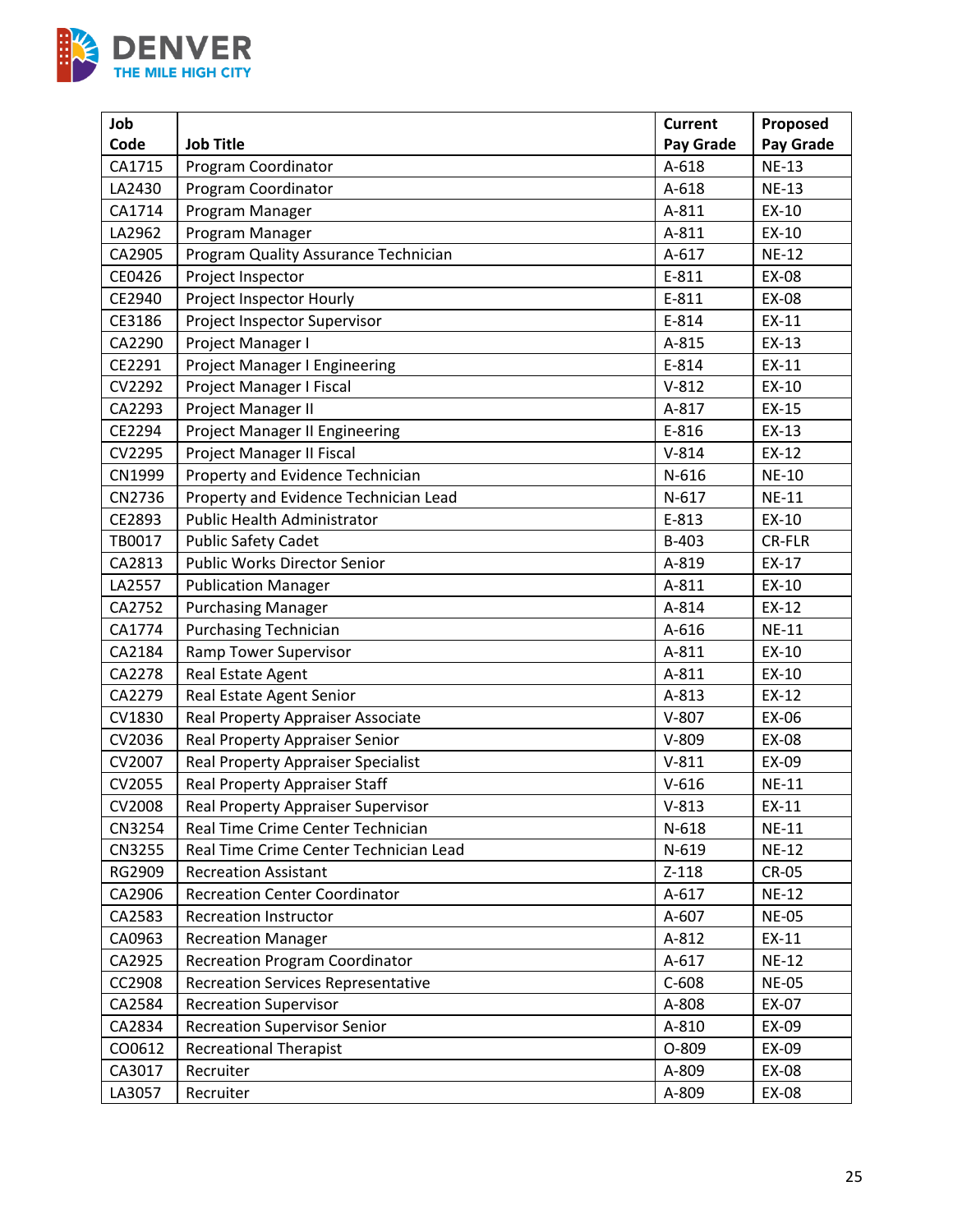

| Job    |                                               | <b>Current</b> | Proposed     |
|--------|-----------------------------------------------|----------------|--------------|
| Code   | <b>Job Title</b>                              | Pay Grade      | Pay Grade    |
| CA3018 | <b>Recruiter Associate</b>                    | A-807          | EX-06        |
| CA3016 | <b>Recruiter Senior</b>                       | A-811          | EX-10        |
| CA3014 | <b>Recruiting Manager</b>                     | A-815          | EX-13        |
| CO0614 | <b>Registered Nurse</b>                       | O-808          | EX-08        |
| CO0558 | Registered Nurse Advanced                     | O-809          | EX-09        |
| CO0620 | <b>Registered Nurse Senior</b>                | $O-810$        | EX-10        |
| CA0969 | <b>Research Supervisor</b>                    | A-813          | EX-12        |
| CA3250 | Revenue Development Partner Associate         | A-809          | EX-08        |
| CA3253 | Revenue Development Partner Manager           | A-815          | EX-13        |
| CA3251 | Revenue Development Partner Senior            | A-811          | EX-10        |
| CA3252 | Revenue Development Partner Specialist        | A-813          | EX-12        |
| CN2089 | Right of Way Enforcement Agent I              | $N-615$        | <b>NE-09</b> |
| CN2393 | Right of Way Enforcement Agent II             | $N-617$        | <b>NE-11</b> |
| CN3273 | Right of Way Inspector I                      | N-616          | <b>NE-10</b> |
| CN3274 | Right of Way Inspector II                     | $N-618$        | <b>NE-11</b> |
| CN3275 | Right of Way Inspector III                    | $N-620$        | <b>NE-13</b> |
| CN3276 | Right of Way Inspector Supervisor             | N-810          | EX-08        |
| CA0974 | Safety and Industrial Hygiene Administrator   | A-812          | EX-11        |
| CA0973 | Safety and Industrial Hygiene Professional I  | A-619          | <b>NE-14</b> |
| CA0997 | Safety and Industrial Hygiene Professional II | A-810          | EX-09        |
| CA2215 | Safety and Industrial Hygiene Supervisor      | A-813          | EX-12        |
| LN1926 | Security Officer                              | N-609          | <b>NE-05</b> |
| CN3195 | Security Operations Center Technician         | $N-616$        | <b>NE-10</b> |
| CN2341 | <b>Security Specialist</b>                    | $N-613$        | <b>NE-08</b> |
| CN3152 | <b>Security Specialist Supervisor</b>         | $N-618$        | <b>NE-11</b> |
| CN2018 | <b>Security Supervisor</b>                    | $N-614$        | <b>NE-09</b> |
| LN2019 | <b>Security Supervisor</b>                    | $N-614$        | <b>NE-09</b> |
| CL3264 | Self-Represented Litigants Administrator      | $L-807$        | EX-06        |
| CC2853 | <b>Senior Aviation Security Agent</b>         | $C-616$        | <b>NE-11</b> |
| DL1184 | Senior Chief Deputy District Attorney         | $L-823$        | EX-20        |
| CO2664 | Senior Clinical Care Associate                | $O-610$        | <b>NE-08</b> |
| DL1183 | Senior Deputy District Attorney               | $L-820$        | EX-18        |
| FL3268 | Senior Deputy Monitor OIM                     | $L-817$        | EX-15        |
| CE2409 | Senior Project Inspector                      | E-812          | EX-09        |
| CO2712 | Shelter Veterinarian                          | 0-814          | $EX-13$      |
| CA2686 | Social Case Worker                            | A-807          | EX-06        |
| CA2904 | Social Case Worker Hourly                     | A-807          | EX-06        |
| CA2694 | Social Case Worker Lead                       | A-809          | EX-08        |
| CA2690 | Social Case Worker Senior                     | A-808          | EX-07        |
| LA2935 | Social Case Worker Senior                     | A-808          | EX-07        |
| CA2657 | Social Case Worker Staff                      | A-614          | <b>NE-10</b> |
| CA2700 | Social Case Worker Supervisor                 | A-811          | EX-10        |
| LA2973 | Social Case Worker Supervisor                 | $A-811$        | EX-10        |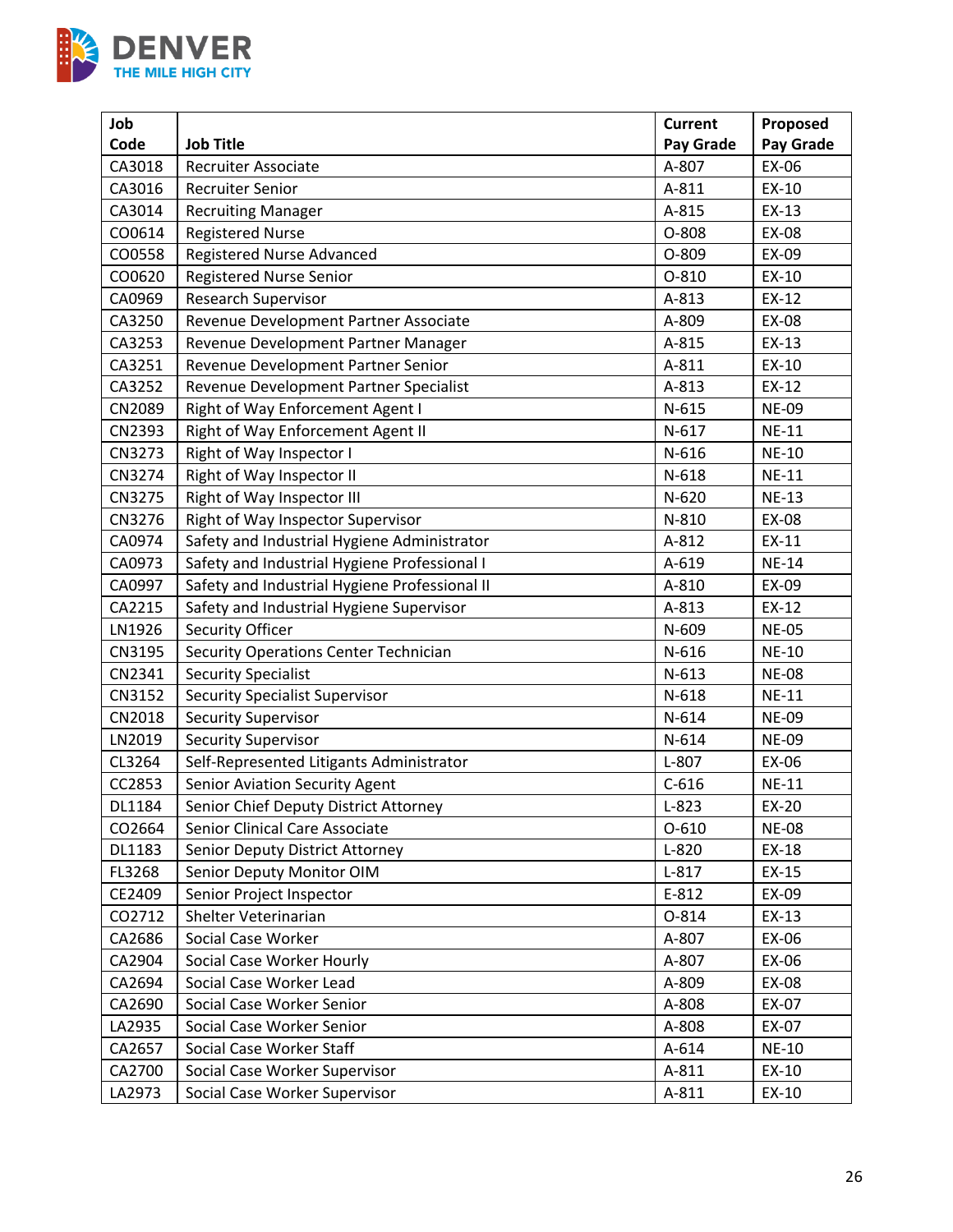

| Job    |                                         | <b>Current</b> | Proposed     |
|--------|-----------------------------------------|----------------|--------------|
| Code   | <b>Job Title</b>                        | Pay Grade      | Pay Grade    |
| CA2590 | <b>Special Events Coordinator</b>       | A-811          | EX-10        |
| LA2591 | <b>Special Events Coordinator</b>       | A-811          | EX-10        |
| CO0627 | Speech Therapist                        | $O-810$        | EX-10        |
| CO0623 | <b>Speech Therapist Senior</b>          | O-811          | EX-11        |
| RG2120 | <b>Sports Official Certified</b>        | $Z-123$        | $CR-11$      |
| RG2121 | <b>Sports Official Non-Certified</b>    | $Z-118$        | <b>CR-05</b> |
| CJ2597 | <b>Stable Master</b>                    | $J-615$        | <b>NE-09</b> |
| CA1002 | <b>Staff Assistant</b>                  | $A-617$        | <b>NE-12</b> |
| FA2332 | <b>Staff Assistant</b>                  | $A-617$        | <b>NE-12</b> |
| LA1317 | <b>Staff Assistant</b>                  | A-617          | <b>NE-12</b> |
| YA1151 | <b>Staff Assistant</b>                  | $A-617$        | <b>NE-12</b> |
| CE2795 | <b>Staff Project Inspector</b>          | $E-621$        | <b>NE-13</b> |
| CA1010 | <b>Statistical Researcher Associate</b> | A-809          | <b>EX-08</b> |
| FA2896 | <b>Statistical Researcher Associate</b> | A-809          | EX-08        |
| CA1009 | <b>Statistical Researcher Senior</b>    | A-811          | EX-10        |
| FA2927 | <b>Statistical Researcher Senior</b>    | A-811          | EX-10        |
| CJ2598 | Stockkeeper I                           | $J-609$        | <b>NE-05</b> |
| EJ2599 | Stockkeeper I                           | $J - 609$      | <b>NE-05</b> |
| LJ2600 | Stockkeeper I                           | $J-609$        | <b>NE-05</b> |
| CJ2602 | Stockkeeper II                          | $J - 614$      | <b>NE-08</b> |
| CJ2605 | Stockkeeper III                         | $J-616$        | <b>NE-10</b> |
| CJ2603 | Stockroom Manager                       | $J-810$        | EX-08        |
| CJ2604 | <b>Stockroom Supervisor</b>             | $J-620$        | <b>NE-13</b> |
| LJ2631 | <b>Stockroom Supervisor</b>             | $J-620$        | <b>NE-13</b> |
| CA1609 | <b>Strategic Advisor</b>                | A-816          | EX-14        |
| LA1611 | <b>Strategic Advisor</b>                | A-816          | EX-14        |
| MA2399 | <b>Strategic Advisor</b>                | A-816          | EX-14        |
| CA3233 | <b>Strategic Advisor Hourly</b>         | A-816          | EX-14        |
| CJ3216 | Surplus Warehouse Technician            | $J-616$        | <b>NE-10</b> |
| CE1777 | Surveying Technician I                  | E-618          | <b>NE-11</b> |
| CE1778 | <b>Surveying Technician II</b>          | $E-620$        | <b>NE-12</b> |
| CE1779 | <b>Surveying Technician III</b>         | $E-622$        | <b>NE-14</b> |
| CV2237 | <b>Tax Audit Supervisor</b>             | $V-815$        | EX-13        |
| CV2236 | <b>Tax Auditor Lead</b>                 | $V-813$        | EX-11        |
| CV2235 | <b>Tax Auditor Senior</b>               | $V-812$        | EX-10        |
| CV2234 | <b>Tax Auditor Staff</b>                | $V-807$        | EX-06        |
| CV2129 | Tax Compliance Agent I                  | $V-617$        | <b>NE-11</b> |
| CV2130 | <b>Tax Compliance Agent II</b>          | $V-619$        | <b>NE-13</b> |
| CV3161 | <b>Tax Compliance Specialist</b>        | $V-621$        | <b>NE-14</b> |
| CV2132 | <b>Tax Compliance Supervisor</b>        | $V-810$        | EX-08        |
| CV2355 | Tax Technician I                        | $V-614$        | <b>NE-09</b> |
| CV2356 | Tax Technician II                       | $V-616$        | <b>NE-11</b> |
| CV3160 | <b>Tax Technician Specialist</b>        | $V-618$        | <b>NE-12</b> |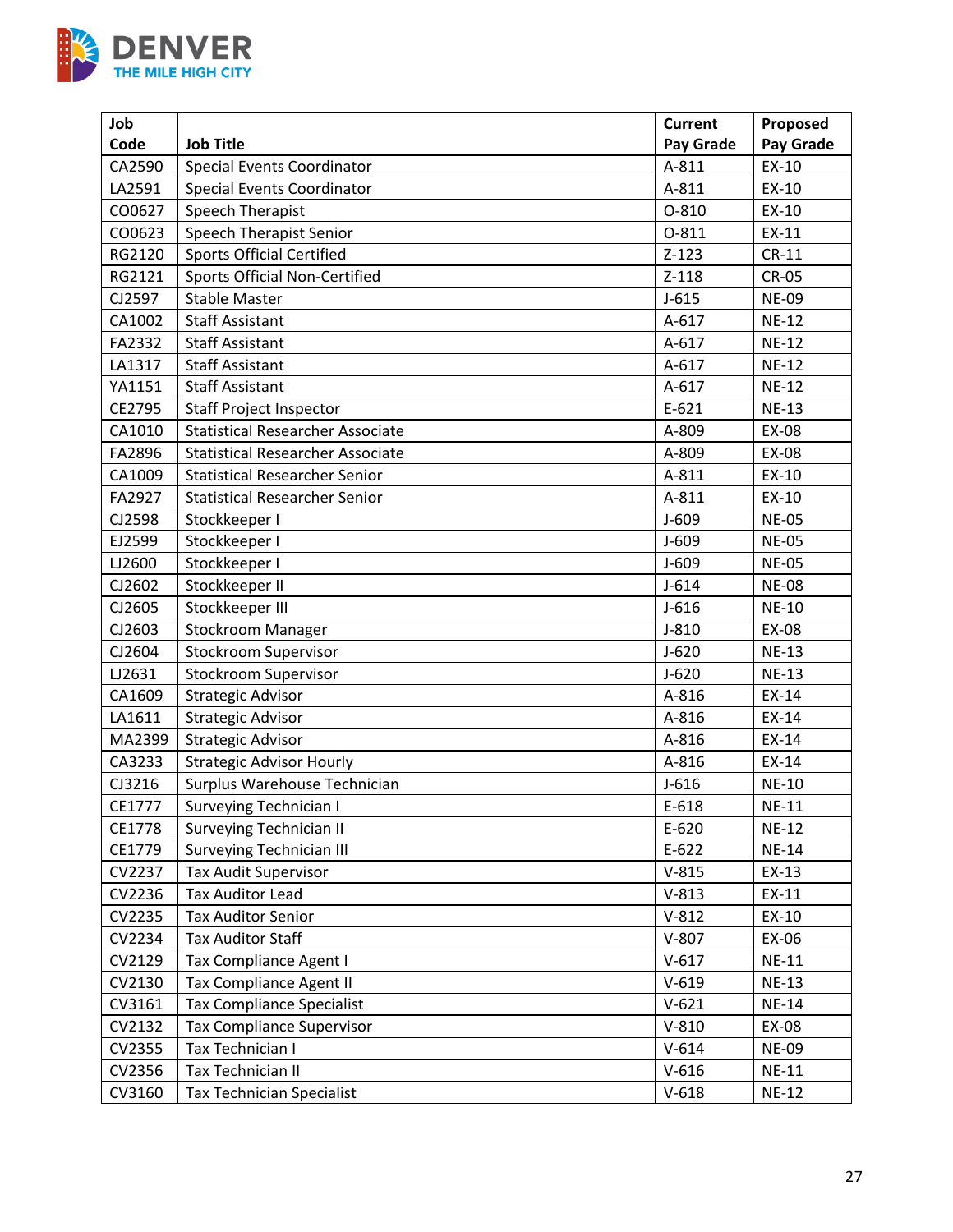

| Job           |                                                    | <b>Current</b> | Proposed         |
|---------------|----------------------------------------------------|----------------|------------------|
| Code          | <b>Job Title</b>                                   | Pay Grade      | <b>Pay Grade</b> |
| CV3162        | <b>Tax Technician Supervisor</b>                   | $V-810$        | EX-08            |
| CA2831        | <b>Team Decision Making Facilitator</b>            | A-807          | EX-06            |
| CA2832        | Team Decision Making Facilitator Lead              | A-808          | EX-07            |
| <b>BA1124</b> | Technical Director Board of Adjustment-Zoning      | A-808          | EX-07            |
| CA2615        | Television and Video Director-Editor               | A-812          | EX-11            |
| CA2616        | Television and Video Director-Editor Hourly        | A-812          | EX-11            |
| CA2617        | <b>Television and Video Producer</b>               | A-812          | EX-11            |
| CA2588        | Television and Video Producer Senior               | A-814          | EX-12            |
| CA2948        | Television and Video Producer Senior Hourly        | A-814          | EX-12            |
| RG2624        | Television and Video Production Support Technician | $Z-122$        | <b>CR-10</b>     |
| CI2335        | <b>Television Engineer</b>                         | $I-811$        | EX-10            |
| CI2903        | <b>Television Engineer Hourly</b>                  | $I-811$        | EX-10            |
| CA2606        | <b>Television Programmer</b>                       | A-811          | EX-10            |
| CA2804        | <b>Terminal Operations Officer</b>                 | A-624          | <b>NE-17</b>     |
| CA2807        | <b>Terminal Operations Supervisor</b>              | A-812          | EX-11            |
| LA2898        | <b>Therapist Licensed Masters Level</b>            | A-807          | EX-06            |
| CA2702        | Therapist Supervisor                               | A-810          | EX-09            |
| CJ2960        | <b>Tractor Trailer Operator</b>                    | $J-618$        | <b>NE-11</b>     |
| CJ2607        | <b>Trades Apprentice</b>                           | $J-613$        | <b>NE-08</b>     |
| CJ2677        | <b>Trades Inspector</b>                            | $J-621$        | <b>NE-14</b>     |
| CJ2863        | <b>Traffic Operations Technician I</b>             | $J-615$        | <b>NE-09</b>     |
| CJ2864        | <b>Traffic Operations Technician II</b>            | $J-617$        | <b>NE-11</b>     |
| CJ3166        | <b>Traffic Signal Inspector</b>                    | $J-621$        | <b>NE-14</b>     |
| CJ2608        | <b>Traffic Signal Technician I</b>                 | $J-616$        | <b>NE-10</b>     |
| CJ2609        | Traffic Signal Technician II                       | $J-618$        | <b>NE-11</b>     |
| CJ2610        | <b>Traffic Signal Technician III</b>               | $J-620$        | <b>NE-13</b>     |
| CJ2611        | <b>Traffic Signal Technician Supervisor</b>        | $J-810$        | EX-08            |
| CJ3165        | <b>Traffic Signs and Markings Inspector</b>        | $J-618$        | $NE-11$          |
| CC0304        | <b>Transcriptionist Senior</b>                     | $C-617$        | <b>NE-12</b>     |
| CN2081        | Underground Utility Investigator                   | N-614          | <b>NE-08</b>     |
| CN2082        | Underground Utility Investigator Supervisor        | N-618          | <b>NE-11</b>     |
| CO1599        | Unit Charge Nurse                                  | O-810          | EX-10            |
| CE0440        | Urban Design Architect                             | E-814          | EX-11            |
| RG2347        | Usher I                                            | $Z-118$        | CR-05            |
| RG3066        | Usher II                                           | $Z-119$        | CR-06            |
| RG3067        | Usher Lead                                         | $Z-121$        | <b>CR-08</b>     |
| CJ2083        | Utility Worker I                                   | $J-612$        | <b>NE-07</b>     |
| LJ2085        | Utility Worker I                                   | $J - 612$      | <b>NE-07</b>     |
| CJ2041        | Utility Worker II                                  | $J-614$        | <b>NE-08</b>     |
| LJ2042        | Utility Worker II                                  | $J-614$        | <b>NE-08</b>     |
| CA2459        | <b>Utilization Management Specialist</b>           | A-807          | EX-06            |
| CA2460        | <b>Utilization Management Specialist Lead</b>      | A-808          | EX-07            |
| CN2088        | Vehicle Boot Investigator                          | $N-618$        | <b>NE-11</b>     |